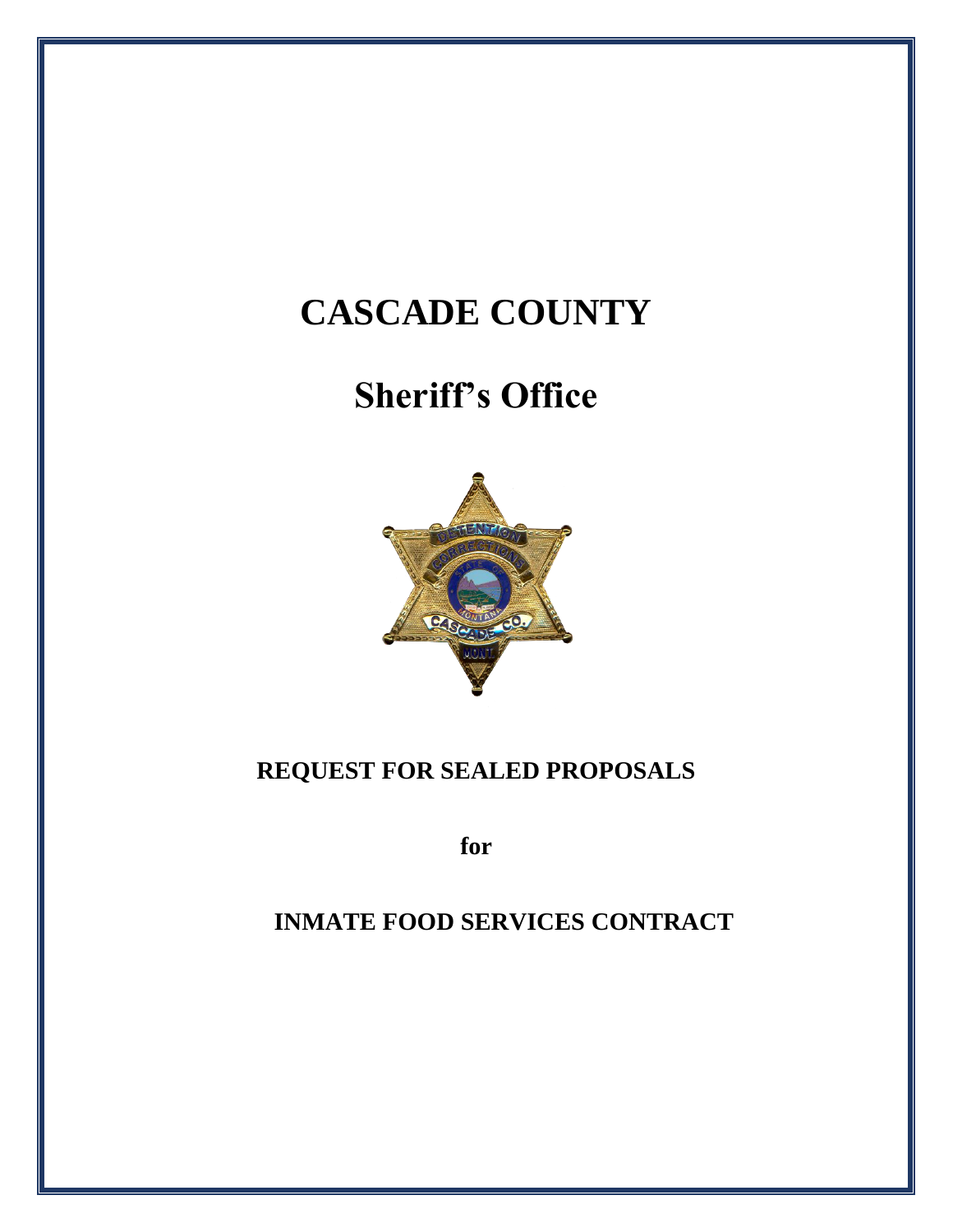#### **REQUEST FOR PROPOSAL FOR**

#### **INMATE FOOD SERVICES**

#### **CASCADE COUNTY, MONTANA**

**Project Title:** Inmate Food Services Contract, Cascade County, Montana

**Issue Date:** March 11th , 2022

#### **I. INTRODUCTION, BACKGROUND, & PURPOSE.**

The Cascade County Sheriff's Office, hereafter referred to as "County," is initiating this Request for Proposals ("RFP") to solicit proposals from responsible and qualified firms interested in providing prompt, professional and quality inmate food services at the Cascade County Adult Detention Center located at 3800 Ulm North Frontage Road, Great Falls, Montana 59404.

The Cascade County Adult Detention Center was built in 1998. Although its kitchen has been regularly routinely maintained since construction, including an upgrade to the floor in 2019, it is a 20+ year-old kitchen. Cascade County also seeks, as an alternative food service proposal from interested bidders, the option for the bidder to design, construct and equip a new fully functional primary kitchen for the Cascade County Adult Detention Center that would serve the Cascade County detention inmates so that the existing 1998 era kitchen could be downgraded to a reserve/provisional status kitchen for emergency food services. Cascade County would entertain a longer-term food service contract in conjunction with a kitchen construction upgrade.

Bids are due and will be publicly opened on Friday, the 3rd day of June 2022, at the time of 1:00 o'clock p.m. (local time) at the Cascade County Sheriff's Office, Administration Conference Room, 3800 Ulm North Frontage Road, Great Falls, Montana, 59404. No electronic/digital media bids are allowed. Late bids will be returned unopened.

Each bid must be accompanied by a Certified Check, Cashier's Check, or Bid Bond payable to the Cascade County Sheriff's Office in the amount of ten percent (10%) of the total amount of the bid for the Food Services Contract. The successful bidder shall forfeit to Cascade County their bid security if they fail or refuse to enter into a contract within the time specified. Bid security of unsuccessful bidders shall be promptly returned upon acceptance of the successful bid.

All bids shall remain effective for a period of sixty (60) days from the date of opening. Cascade County reserves the right to consider or reject any, and all bids, and further to waive any defects or irregularities. A contract will be awarded to a qualified and the most responsible bidder.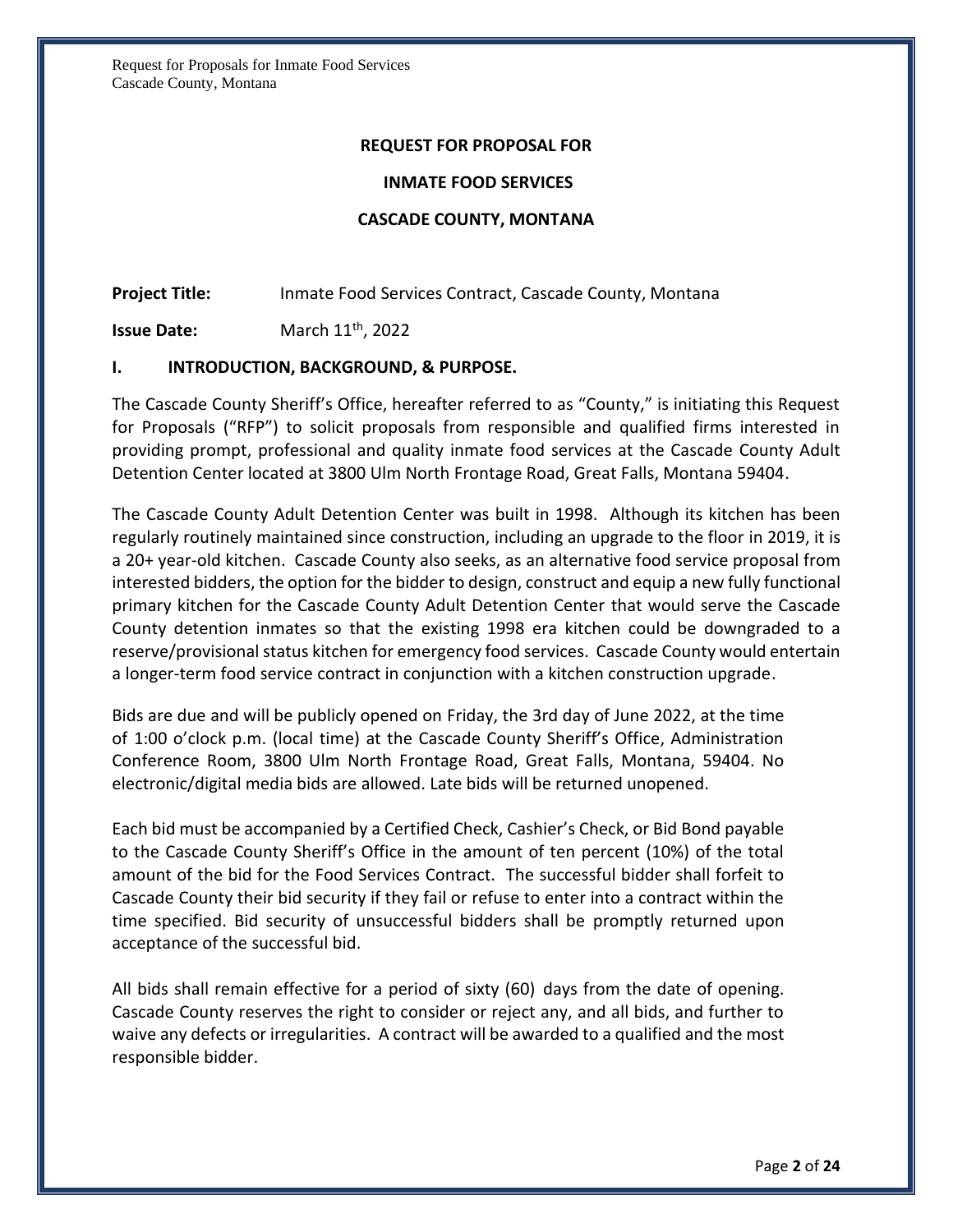All bidders are expected to be aware of and to abide by all state and federal statues, rules, and regulations governing the solicitation and acceptance of public contracts, including any such statute, rule or regulation relating to non-discrimination.

The Cascade County Sheriff's Office and the Board of Commissioners reserves the right to reject any or all bids, to waive irregularities, or to accept any bid they deem to be in the best interest of Cascade County.

# **II. DEFINITIONS.**

Definitions for the purpose of this RFP include:

- "COUNTY" means Cascade County in the State of Montana.
- "CONTRACTOR" means the individual or company whose proposal has been accepted by the County and is awarded a fully executed, written contract.
- "PROPOSAL" means a formal offer submitted in response to this solicitation.
- "RESPONDENT" means an individual or company that submits a proposal in order to attain a contract with the County.
- "REQUEST FOR PROPOSALS (RFP)" means a formal procurement document in which a service or need is identified but no specific method to achieve it has been delineated. The purpose of an RFP is to permit the respondent to suggest various approaches to meet the need at a given price.

# **III. SCOPE AND SERVICES TO BE PROVIDED.**

The primary objective of the Inmate Food Services contract is to provide on-site kitchen management, labor, food, materials and supplies necessary to provide three nutritionally balanced meals, seven days a week, for Cascade County Detention Center inmates.

The County is seeking a contractor to provide all necessary on-site food, inmate labor supervision, and supplies for a high-quality, cost-effective food service program for the Cascade County Detention Center. The successful contractor will be responsible for all aspects pertaining to the food service operation at the facility including but not limited to food procurement, food preparation, maintaining supply inventory, cleanliness, training, and staffing for all administrative and operational food service functions.

Respondents must propose a proven, reliable, food system for a correctional environment, meeting or exceeding the Montana Jail Standards, the Food and Nutrition Board of the National Academy of Sciences as prescribed for inmates, the American Correctional Association (ACA) Standards for Food Services, and the Academy of Nutrition and Dietetics as applicable. Respondents must provide food service seven (7) days a week, three time each day with a caloric intake of 2600 to 2800 per day. Respondents must provide at least two (2) hot meals per day.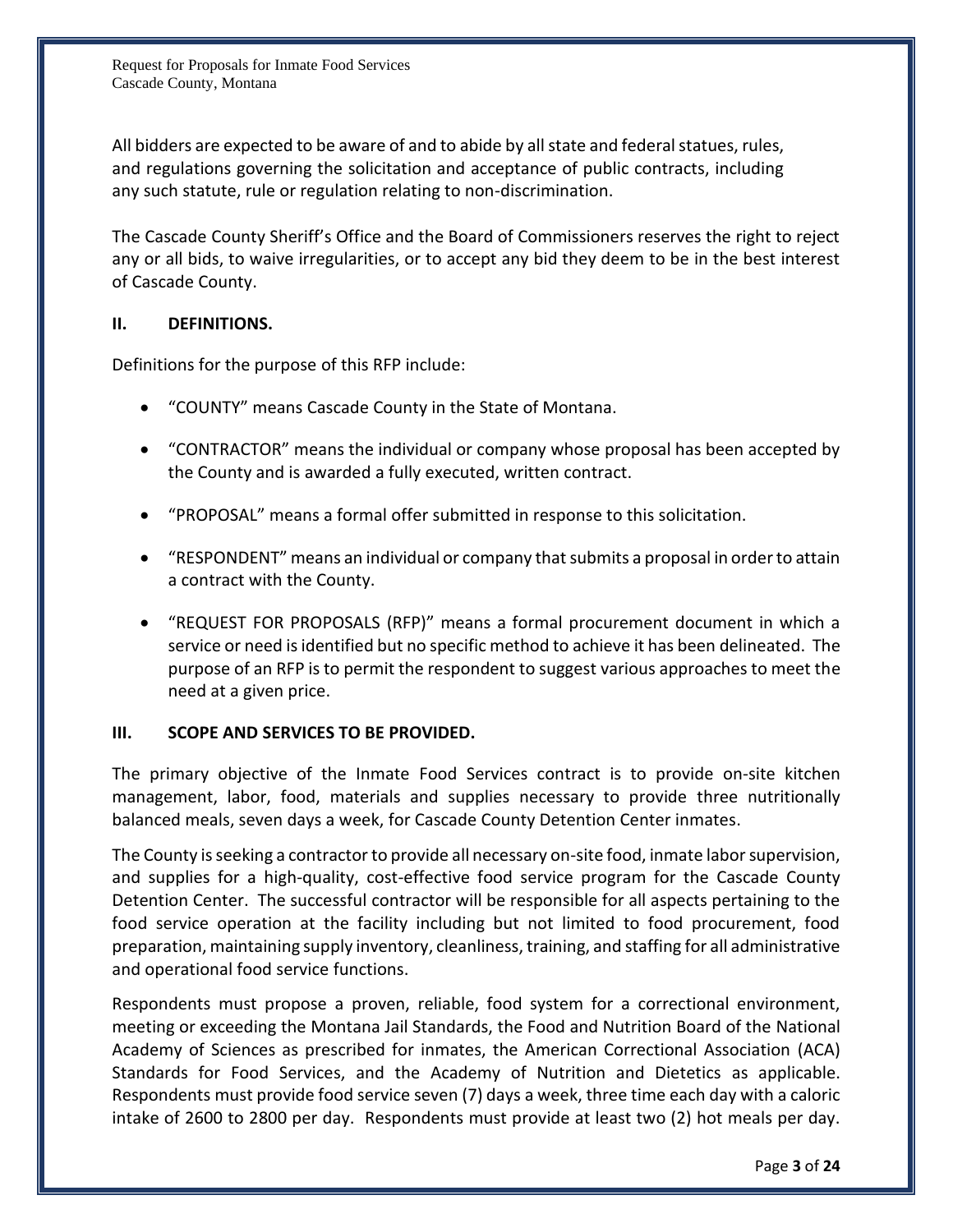Respondents must also be able to provide meals to accommodate special diets, including but not limited to pregnancy, diabetes, low sodium, and religious/kosher meals for no additional costs to the contract. Contractor is expected to provide, at no additional charge, a minimum of three (3) Holiday/Spirit Lifter Meals annually.

Respondents must propose nutritious, wholesome, and palatable food to a population of roughly 400 daily inmates. Contractor shall provide all working personnel (except for authorized inmate laborers), food, materials and supplies necessary to provide food service for the Cascade County Detention Center.

Inmate kitchen laborers will be provided to the Contractor, subject to prior approval of the Sheriff or his designee. Such inmates may be assigned duties in the food service operation that may include sanitation, food preparation and production, and storeroom functions. In the event that Respondent anticipates using inmate labor, Respondent must articulate the number of inmate laborers to be used. A minimum of three (3) Contractor employees are required on-site at all times to oversee and supervise all aspects of the food service operation. IN NO EVENT SHALL INMATES AT ANY TIME SUPERVISE OTHER INMATES.

The Detention Center currently uses Keefe Group as its commissary provider. Keefe Group and the County have a contract through August of 2023 with renewal options. At this time, the County is only interested in Respondents providing services for Inmate Food Services.

Again, Cascade County seeks an alternative, long-term Inmate Food Services contract with any Respondent who proposes construction of a new kitchen (no remodel) and equipping/furnishing said kitchen at the Detention Facility. The anticipated cost estimate for the design, construction of a new detention kitchen fully equipped is approximately six million dollars (\$6,000,000).

# **A. Description of Current Detention Center Operation:**

1. The average daily population is approximately 400 adult inmates, including males and females.

2. These numbers are provided to give Respondents an estimate of daily meals and not to be construed as a specific number of meals that the Respondent shall prepare. It is only provided as a guideline for possible meals served. Cascade County does not guarantee or warrant a minimum or maximum number of daily meals.

3. The price charged shall be determined by taking the actual number of meals ordered or served each day, whichever is less.

a. Food is received, stored, prepared, and served at the Cascade County Detention Center at 3800 Ulm North Frontage Road; Great Falls, MT 59404.

b. Inmate laborers supervised by Detention Officers deliver meals to each housing unit on thermal trays.

c. Contractor workers will be expected to supervise inmates during the meal and tray preparations.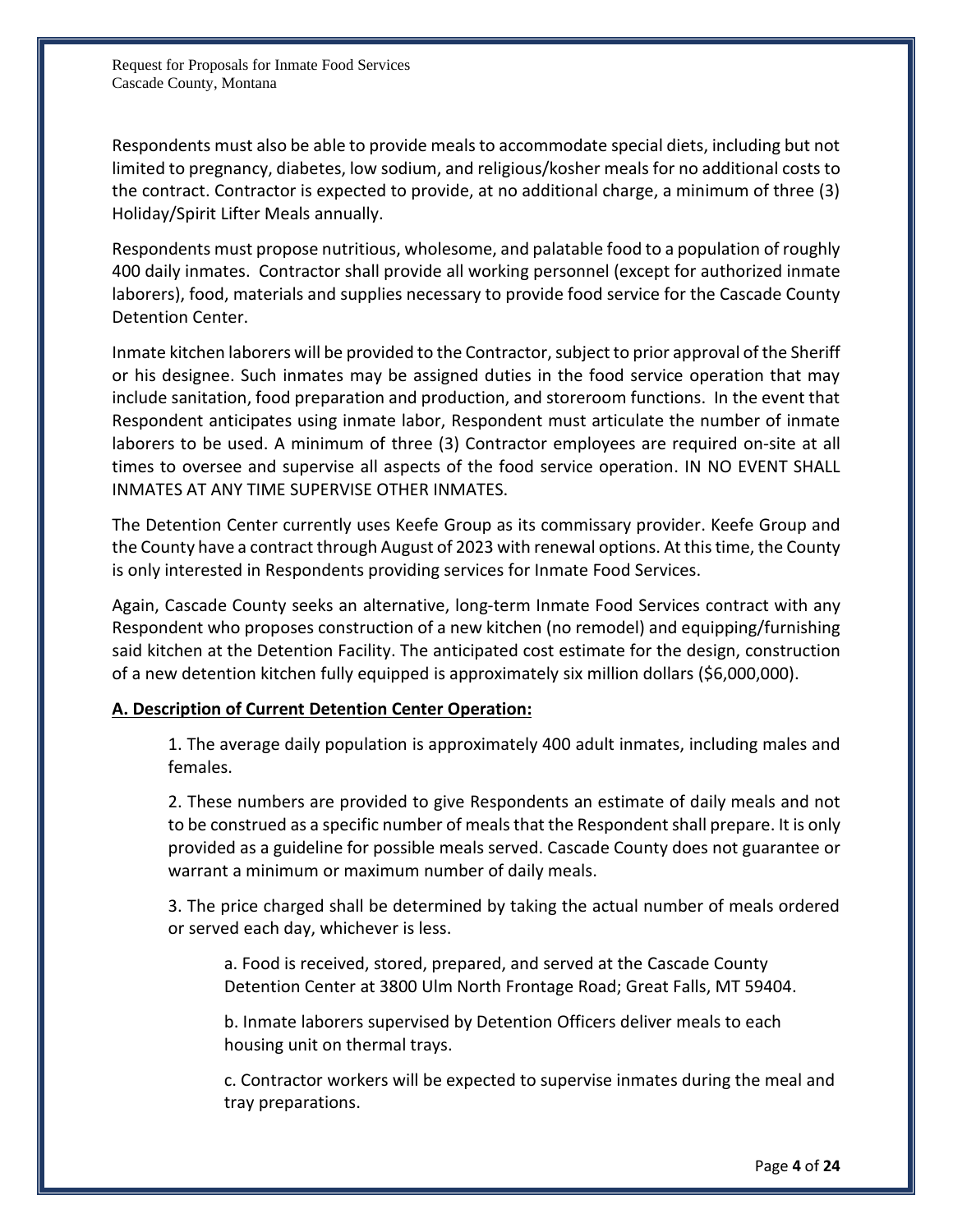d. The current meal service schedule is as follows:

| <b>Breakfast</b> | 6:00 a.m.    |
|------------------|--------------|
| Lunch            | $11:15$ a.m. |
| Dinner           | 4:30 p.m.    |

**B. Respondent Service Requirements:** Respondents will be expected to provide the following services as part of the food service program.

1. Food & Supplies:

a. Contractor will purchase and safely manage all consumable supplies and food products that are required for food service operation. Such supplies and food products purchased pursuant to the Agreement shall remain the property of the County.

b. Cleaning and maintenance supplies shall be purchased and provided by the Contractor for the kitchen area.

c. Contractor is responsible for routine cleaning and housekeeping of food service preparation, service, and storage area and will, on a continuing basis, maintain standards of sanitation required by state or local regulations. The County will be responsible for removal of trash and garbage.

d. Inspections of kitchen facilities by County and State health agencies must achieve satisfactory ratings.

2. Licenses, Fees, Taxes:

a. Contractor will secure and pay all federal, state and local licenses, permits, and fees required for the operation of the food services provided hereunder. Cascade County is tax exempt.

3. Billing process / Record keeping:

a. Contractor shall submit to the County weekly, an invoice for meals ordered or served, whichever is less. The price per meal charged to the County shall be described in the proposal and shall be guaranteed for meals for (1) one year. The contractor will coordinate with the Sheriff's Office Accountant regarding the monthly billing schedule to fit the County billing cycle.

b. Access and Records – The Contractor shall keep full and accurate records of the sales and meal count records in connection with the food services. All records shall be available for auditing by the County at any time during regular working hours.

c. Contractor will be required to submit a W-9 at the time of contract execution in order to facilitate payment.

4. Premise and Equipment:

a. The Contractor shall return to the County at the expiration of a contract the food service premises and all equipment furnished by the County in the condition in which received except for ordinary wear and tear and except to the extent that said premises and equipment may have been lost or damaged by fire, flood, or unavoidable occurrence and except to the extent that said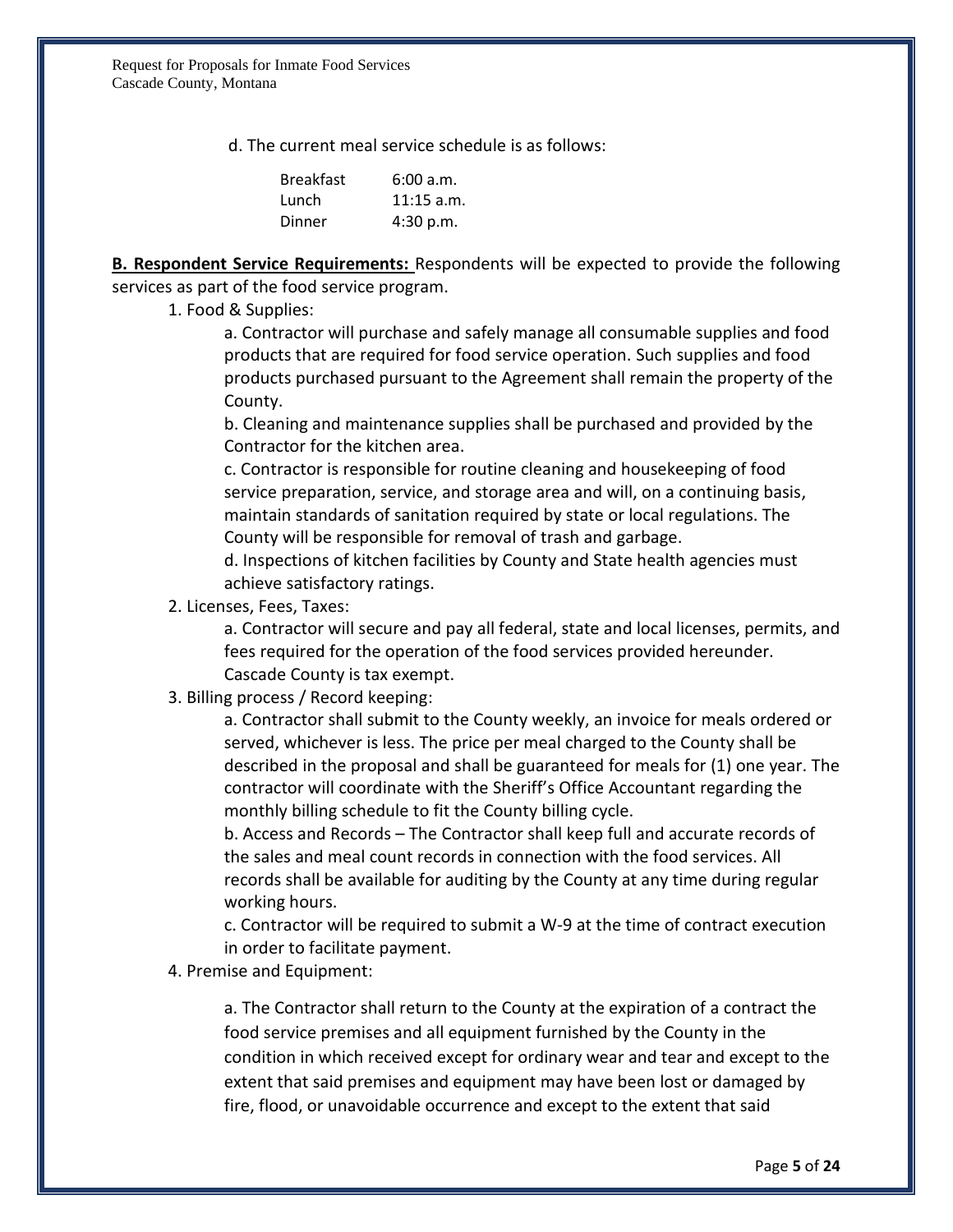equipment may have been stolen by persons other than employees of the Contractor without negligence or the part of the Contractor or its employees and providing that all damages and losses are reported to the County for all items covered by this paragraph. The County will pay for needed equipment repairs caused by normal wear and tear in excess of \$500.00; Contractor will pay for repairs \$500.00 or less. The County will replace equipment, which in the opinion of the County has exceeded its useful life after consultation with the Contractor.

5. Additional food service requirements:

a. The Respondent agrees to provide additional inmate food services (special hot meals/customizable meal programs) and note any commission rates offered to the Sheriff's Office.

b. Contractor shall implement procedures for meal delivery to inmates, staff and visitors; written quality and inventory control methods and standards, written procedures for providing safe, sanitary and secure food service management, including supervision and control of inmate labor and internal security of products and equipment available to inmates; and proposed vocational training program for inmates in food service delivery and management.

6. Participation in Client-required security training:

a. Contractor staff will be required to complete Cascade County PREA, Con Games, security, safety, and facility operations training prior to working in the Facility.

7. Uniforms for Contractor staff:

a. Contractor shall provide professional and neat uniforms that distinguish the contractor's paid staff from the inmates and Detention Officers and require their staff to wear the uniform and CCSO ID while in the facility.

8. Processing of Complaints: Food service complaints from inmates must be processed at least weekly as follows:

a. Trained food service personnel shall act upon all complaints.

b. The Food Service Director shall be responsible for resolving inmate or staff grievances.

c. All requests or grievances involving food service and any action taken shall be thoroughly documented according to CCSO procedures and that

documentation is made available to inspection at any time.

d. The Food Services Director shall notify the Warden, or his designee of action taken to satisfy grievances.

# **C. Menu Specifications:**

1. All proposals must clearly define:

- a. Proposed Menu(s)
- b. Item-by-item nutritional analysis (May be in an attached appendix)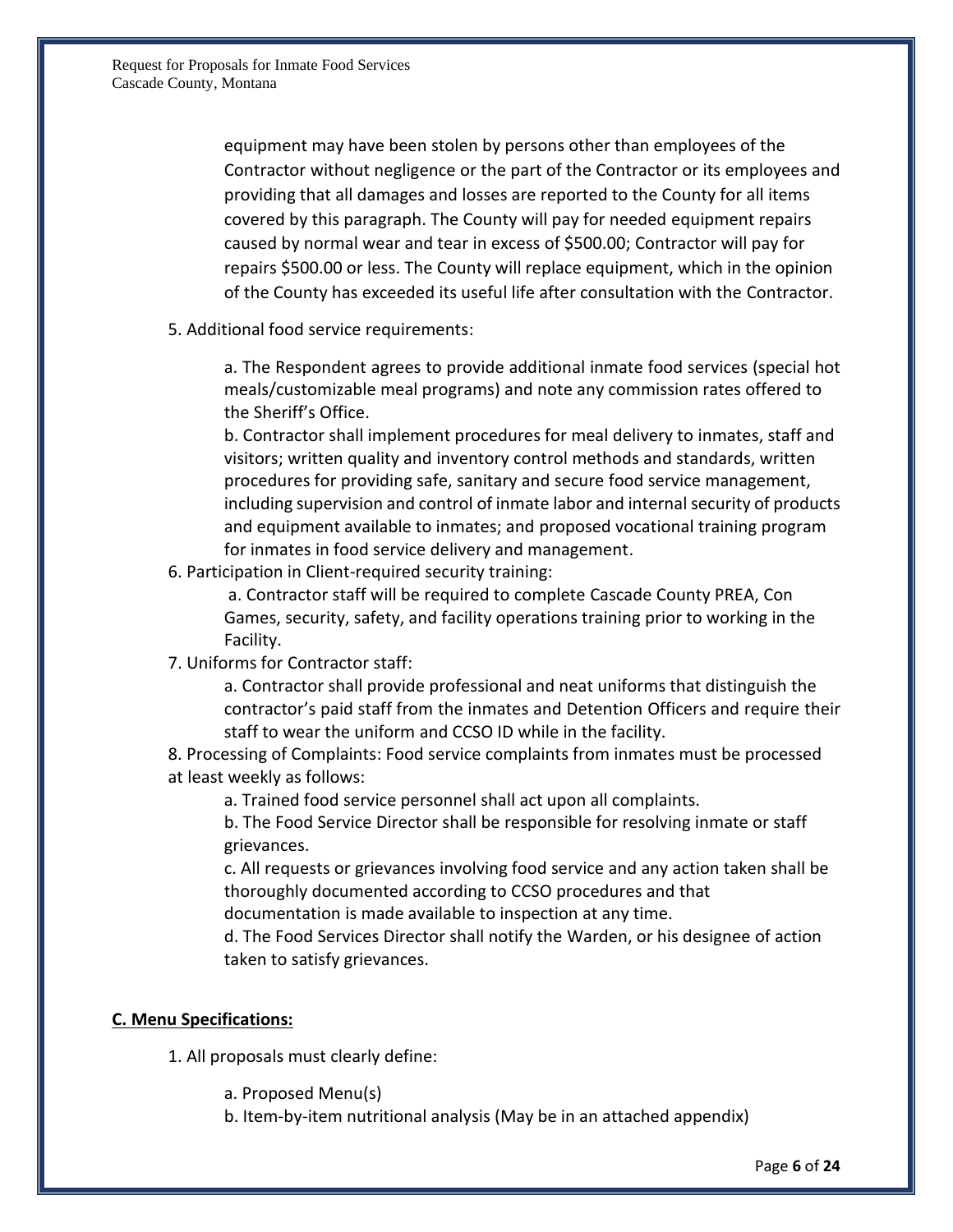c. Registered dietitian certification of both the menu and nutritional analysis.

d. Summary of specifications that will be adhered to for all food products.

e. All proposals must meet or exceed quality of food service as detailed in the Scope of Work.

# 2. Inmate Cycle Menu:

a. Menu Cycle:

1. Each Respondent shall submit a minimum of a four (4) week cycle menu with drink.

2. Each week will include 21 meals and comply with the standards outlined in this RFP.

3. Respondents must provide the menu upon which the cost of service is calculated together with the portion sizes of each menu item to be considered. Sample menus that may not be served after the contract is awarded will not be allowed.

b. Menu Description Requirements:

1. Menus submitted in the proposal must include clearly defined descriptions of food items.

2. All menu items must be listed by weight or volume measurements (e.g.  $\frac{1}{2}$  c., 3 oz., wt., etc.). All cake, muffin, and cornbread portions that are cut in a pan must indicate the size of the cut (e.g. 1/60)

3. Meat portions in casseroles must include cooked weight measurements or meat equivalent per portion (e.g. a 10 oz. casserole planned to include 2 oz. of meat or meat equivalent should be written on the menu as 10 (2 oz. meat).

4. Weights of entrées on menus must be indicated as cooked or raw weights. For those items purchased already fully cooked, it shall be indicated as either prior to reheating or following reheating.

5. The ground meat to be served must be indicated on the menu. For example, if ground turkey will be utilized in the casserole, that must be indicated on the menu. If diced meat is intended to be served in a casserole, indicate diced in the name.

6. If imitation cheese is intended to be served, it must be indicated on the menu.

7. Appropriate condiments to be served must be included on the written menu.

c. Balanced Menu Planning Requirements:

1. The menu shall be planned with products and recipes with proven inmate acceptability. The Respondent shall include in the proposal a method to monitor inmate preferences and to make acceptability adjustments.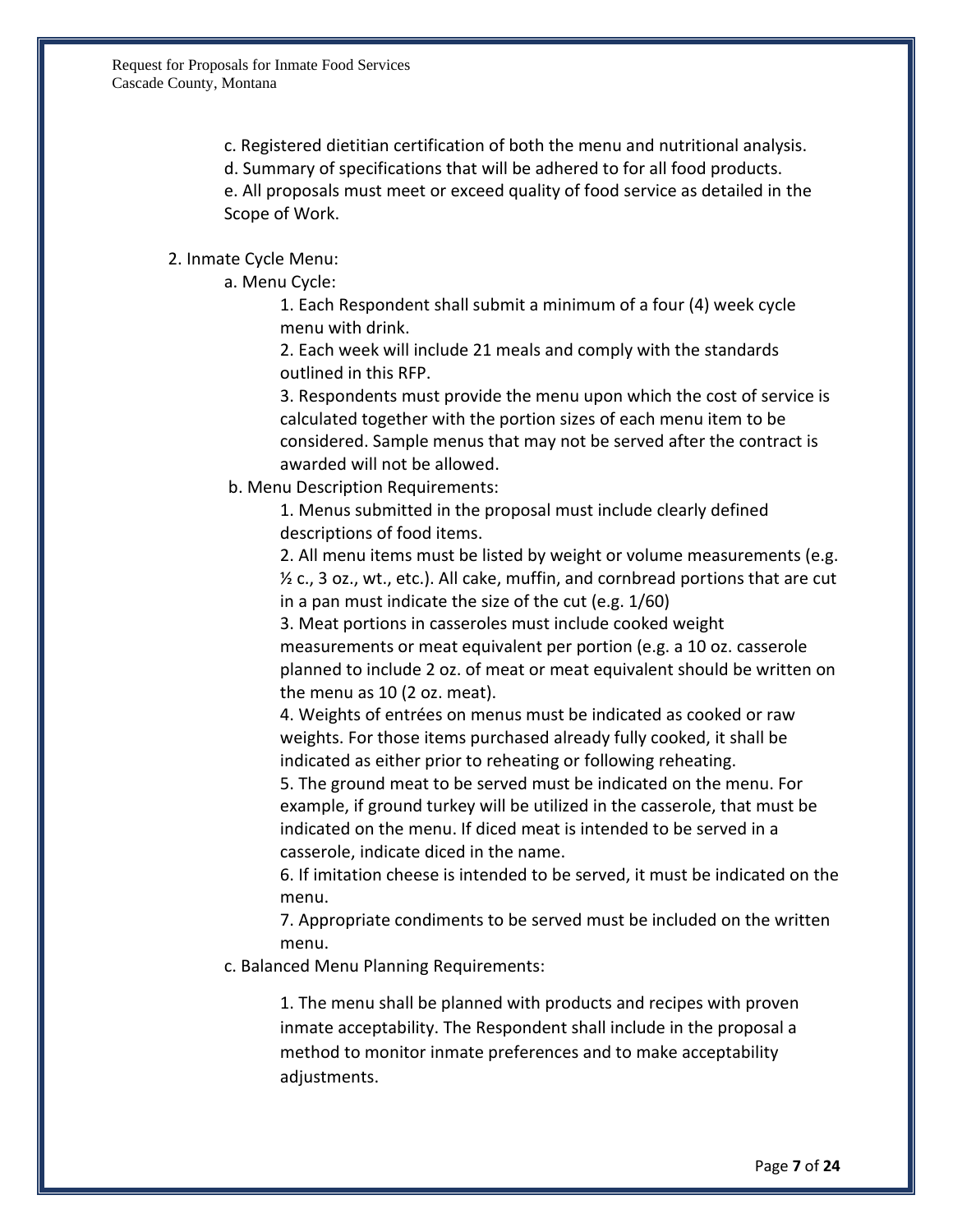2. A variety of food flavors, textures, temperatures, and appearance shall be used.

a. Menu shall provide for an average of two hot meals per day minimum.

#### d. Fruit and vegetable requirements:

a. To ensure a minimum level of menu quality, at least five 1/2 –cup fruit and vegetable equivalents are required each day on the menu. A minimum daily variety of four different fruits and vegetables shall be used to meet the requirement. Items such as fruit drink, rice and noodles do not qualify as fruit or vegetable equivalents.

b. Menus will provide a minimum of one fruit or fruit equivalent (1/2 c) serving per day (which will count as one of the five minimum fruit and vegetable portions).

c. An average of two servings of fresh fruit will be served per week. The serving will count as one of the minimum fruits and vegetable portions. d. Prohibited foods in the Cascade County Detention Center to help curb PRUNO (jail house alcohol) are full sized bananas, apple sauce, apples, oranges, and juice packets.

e. Avoid excessive fat calories:

a. To avoid excessive fat calories, and provide more stomach filling bulk on the menu, portions of margarine, butter, salad dressing, and mayonnaise shall be restricted on the menu. A maximum of ½ oz. shall be used as a margarine or salad dressing portion. Sandwich meals shall include appropriate mustard and ketchup condiments, not unnecessary margarine.

f. Nutritional requirements:

1. Menus will provide a weekly average of 2,800 calories per day in addition to all required nutrients.

2. Menus will provide a weekly average of 70 grams of protein per day. This will be met by providing a minimum of 4 oz. of meat or meat equivalent per day, excluding breading. A meat or meat equivalent may include meat, eggs, cheese, peanut butter, or soy.

3. Menus will provide a minimum of one (8 oz.) serving of fluid milk per day.

4. No organ meats shall be allowed in any ground meat.

5. Nutritional Analysis – tied to actual recipes & products proposed:

a. An item-by-item computer nutritional analysis of the menu with a weekly summary indicating the percentage of compliance to the highest RDA values for the population shall be submitted with the proposal. b. Each item on the menu shall have specific nutritional values based on recipes that will be used in the facility. For example, the specific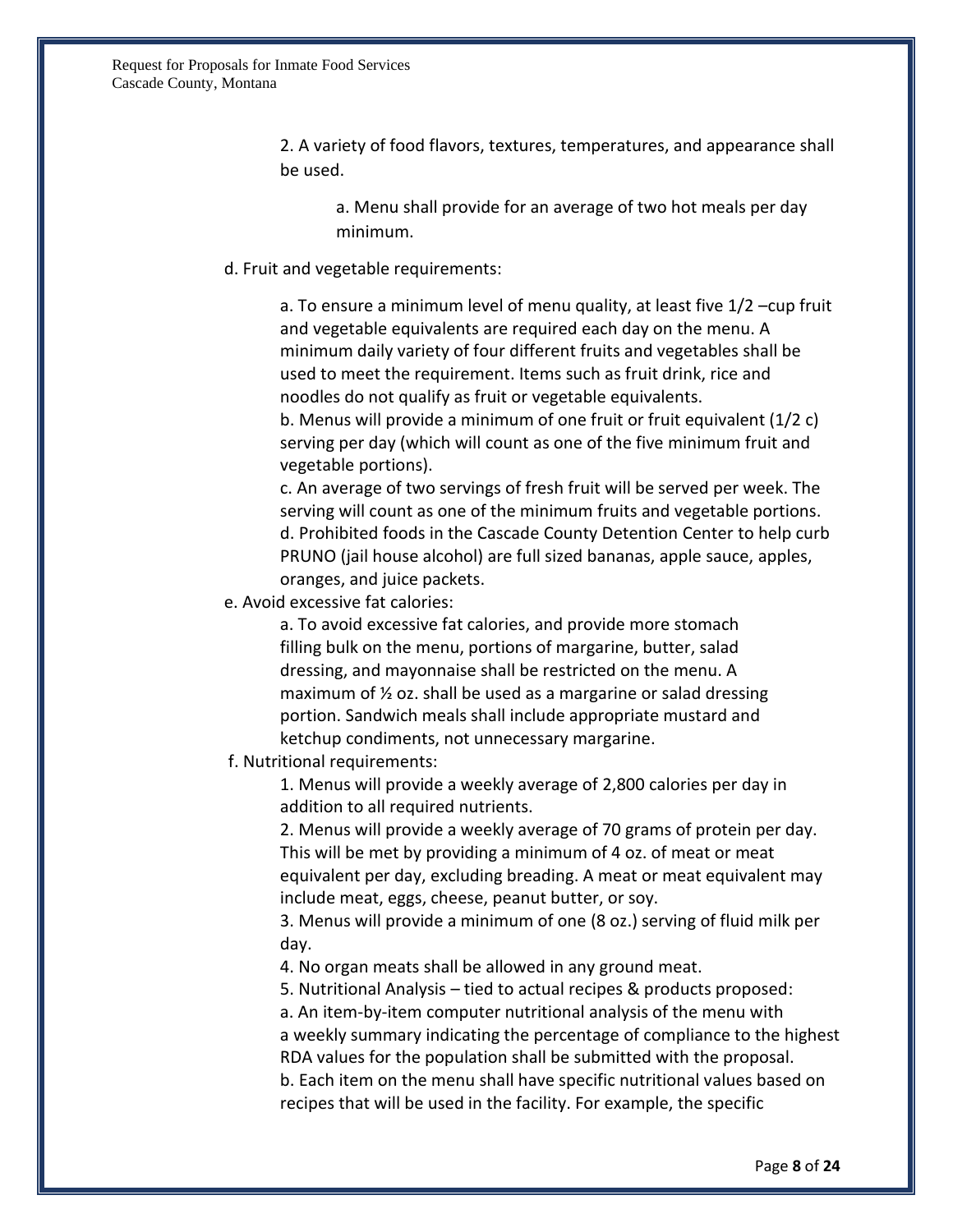Request for Proposals for Inmate Food Services Cascade County, Montana

> calories, protein, fat, sodium, calcium, iron, and vitamins in the recipe that will be used for Beef, Macaroni, and Tomatoes and all other meal items shall be separately identified on the analysis.

6. Menu & analysis certified by Registered Dietitian:

a. A registered dietitian shall certify the inmate menu in the proposal with a signed nutritional compliance statement. b. A Registered Dietitian or Registered Dietitian Nutritionist will approve all menus prior to service and annually thereafter. All meals served will be in compliance with the most recently published Recommended Dietary Allowances and Dietary Reference Intakes for inmates as noted in the SCOPE AND SERVICES section above.

#### 3. Sack Meals:

a. For approximately 10 to 15 inmates each meal, sack meals are to be provided, when necessary. These meals are in place of regular inmate meals. This will generally be Monday – Friday and occasionally on weekends. The purpose of sack meals are late returns from court, transports, work release or due to inmate safety reasons.

b. Sack meals are required to meet the same daily caloric and nutritional requirements as other meals, at no additional cost to the County.

#### 4. Medical & Religious Diets:

a. The Contractor shall provide, at no additional cost, medical diets conforming to physician-ordered specifications. These include, but are not limited to: Diabetic, Renal, Pregnancy, soft or liquid diet, and salt restriction or food allergies. This may also include physician-ordered additional after-hours snack. b. The Contractor shall work with our Medical Provider for the safety and care of inmates requiring medical diets.

c. The Contractor shall provide, at no additional cost, a lacto-ovo vegetarian and/or vegan diet for all religious requests once said religion is verified via Detention Staff.

d. Other meals requested, with options for prepackaged meals, shall be provided at mutually agreed upon pricing.

c. Common religious diets include kosher diets, but also include Muslim diets particularly during Ramadan. Ramadan diets require some additional food service time restrictions and Contractor shall work with Detention staff to ensure the required calorie content and temperature needs of these after hour meals are met.

d. This facility currently maintains a pork-free facility. The Respondent should acknowledge the intent to maintain this policy and provide a menu that reflects this or propose an alternative plan.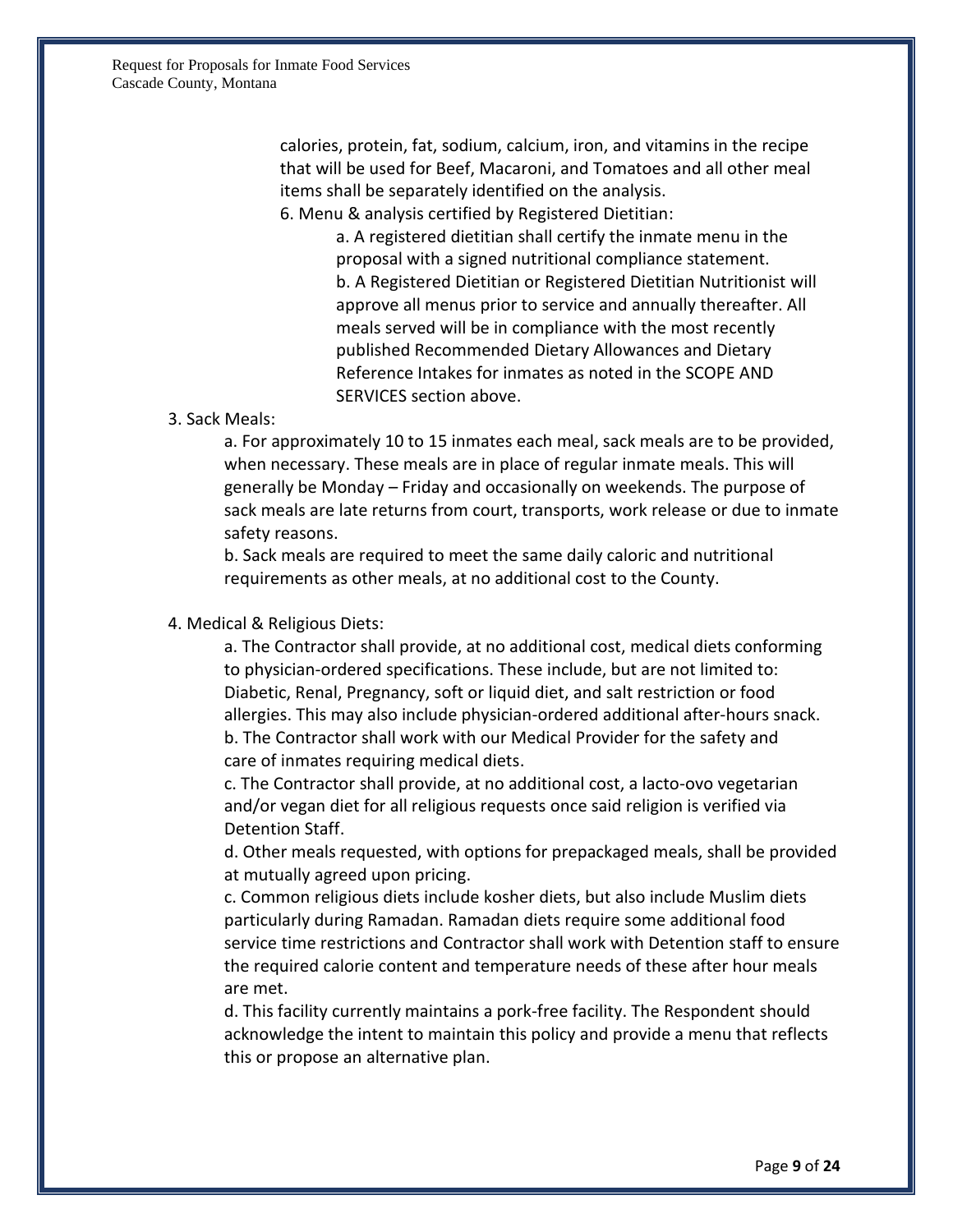5. Holiday Meals:

a. The Respondent shall include in their proposal their policies for serving special meals on holidays.

b. Proposed meals and holidays should be identified.

c. All such meals will be provided at contract rates.

6. Plan for Product Wholesomeness; Respondent will warranty that:

a. All food items will be purchased from facilities and manufacturers that meet all applicable federal and state regulations for food safety, use only industry "best practices" to ensure wholesomeness and maintain appropriate liability insurance on their products.

b. Respondent will provide a written procedure for verification of food safety and quality of "spot buys" (defined as items purchased at a discount usually from a broker or distributor).

c. Respondent will include in the proposal its specific plan for maintaining safe and wholesome food in the facilities operated by this jurisdiction.

- 7. Documentation of meals served:
	- a. Served menu records Substitution policy

1. Documentation of all meals served including substitutions shall be maintained. A plan for ensuring nutritional compliance with substitutions shall be provided in the proposal.

2. The respondent shall outline procedures used to ensure all meals will be served at appropriate temperatures and in a manner that makes them palatable, neat, and visually pleasing.

b. Standardized recipes

1. Standardized recipes with portion yield data for all items shall be available and utilized.

# **D. Staffing Requirements:**

1. Staffing plan to provide adequate resources to meet objectives.

a. Assign sufficient staff to oversee and supervise all aspects of the food service operation; minimum of three (3) Contract workers on-site during all working kitchen hours (when inmate laborers are present).

b. Inmate laborers will be provided, as the contractor requires, subject to the approval of jail staff. Currently, the kitchen uses approximately 16 inmate laborers per meal.

c. The Respondent will provide an organizational chart and job descriptions for all professional and kitchen staff with their proposal including number of inmates laborers required per shift. Inmate laborers shall be used for the preparation of food, delivering of meals, and general sanitation and cleaning. d. The Contractor agrees to train and supervise inmate personnel, subject to the overall control of the Detention Staff.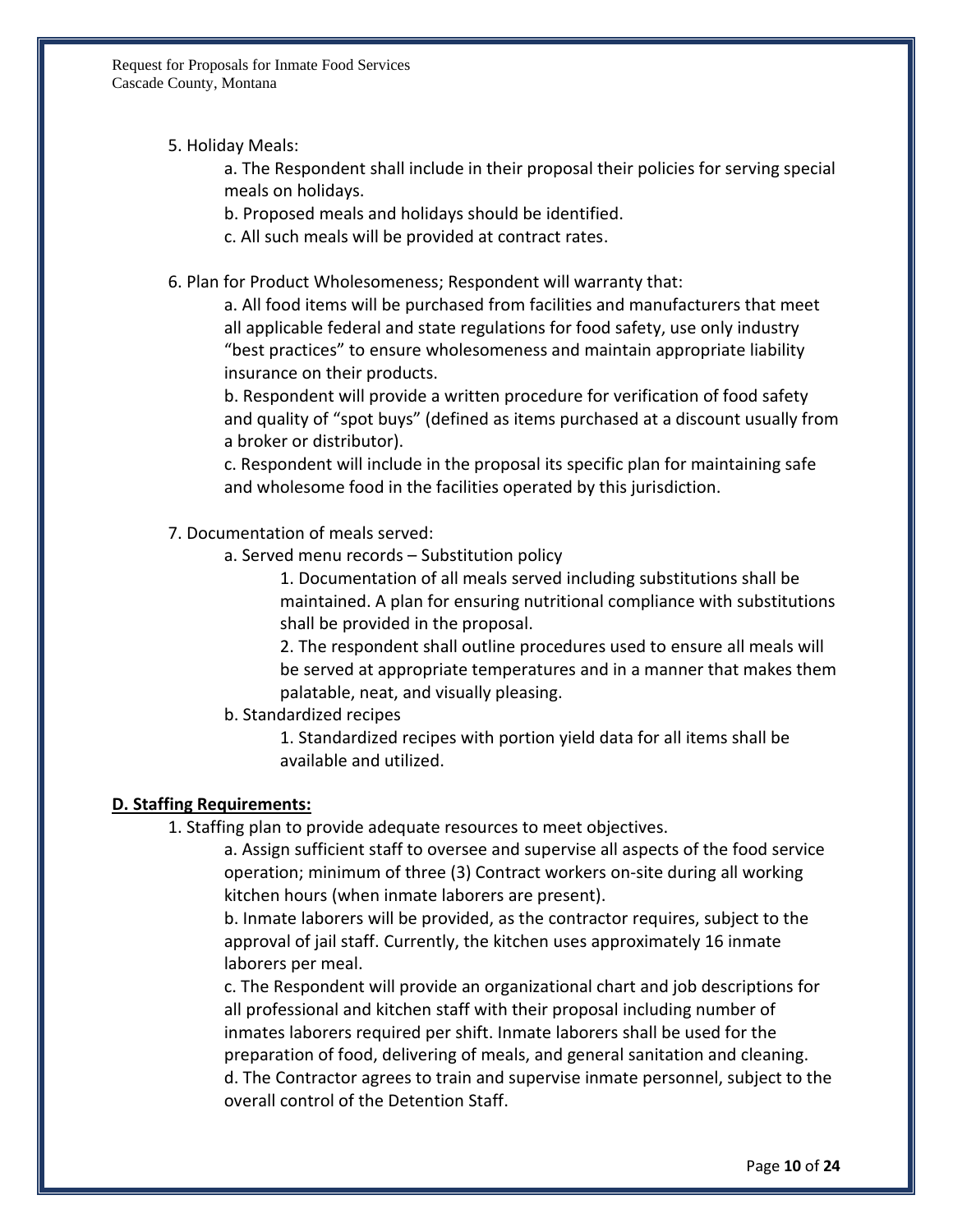e. The Contractor is responsible for all wages, benefit packages, and overtime payments to their staff.

2. Employee related processes:

a. All potential employees of the Contractor who will work in the jail are subject to background checks by the CCSO.

b. Any persons entering the secure areas of the jail are subject to search including a pat search of their person.

c. Contractor personnel are subject to the security regulations and procedures of the Detention Facility. Contractor personnel are subject to removal from the facility at any time for security reasons as determined by the Undersheriff, Detention Facility Administrator, or his/her designee.

d. All employees of the contracting firm must take part in and satisfactorily complete all trainings required by the CCSO.

e. All employees of the contracting staff must agree to abide by all facility rules of maintaining confidentiality.

f. All activity within the facility is subject to video and audio recording at all times.

3. Supervision and training of inmates:

a. The Contractor shall provide training to inmate laborers in food service and management.

b. Inmates are not permitted to supervise other inmates.

c. Contractor employees (kitchen staff) will not be allowed to bring in any recording/listening devices, cell phones, tobacco products, alcohol, or any other prohibited items into the Jail.

d. No inmate laborers will be allowed to leave the kitchen while working; inmates will remain in secure areas of the jail at all times.

4. Kitchen Appliances and Equipment:

1. The Cascade County Detention Center has a fully equipped kitchen, including all kitchen tools, utensils, thermal trays and carts for delivery.

2. The County maintains a kitchen facility free of any knives. Respondent shall acknowledge the intent to maintain that procedure or propose a procedure with the safety of the facility and its employees as a priority.

3. Respondent is responsible for its own IT related items to include computers, printers, Wi-Fi/network, etc.

**E. Contractor Qualifications and Experience:** The Respondent shall be an experienced provider of comprehensive inmate food services, including all the specified services. The Food Services Contractor shall meet the following minimum requirements to be considered for award of this contract.

- 1. The Contractor must be organized for the primary purpose of providing food services with the ability to provide correctional/detention food services.
- 2. The Contractor must have a minimum of five years of correctional food services experience or demonstrated equivalent experience.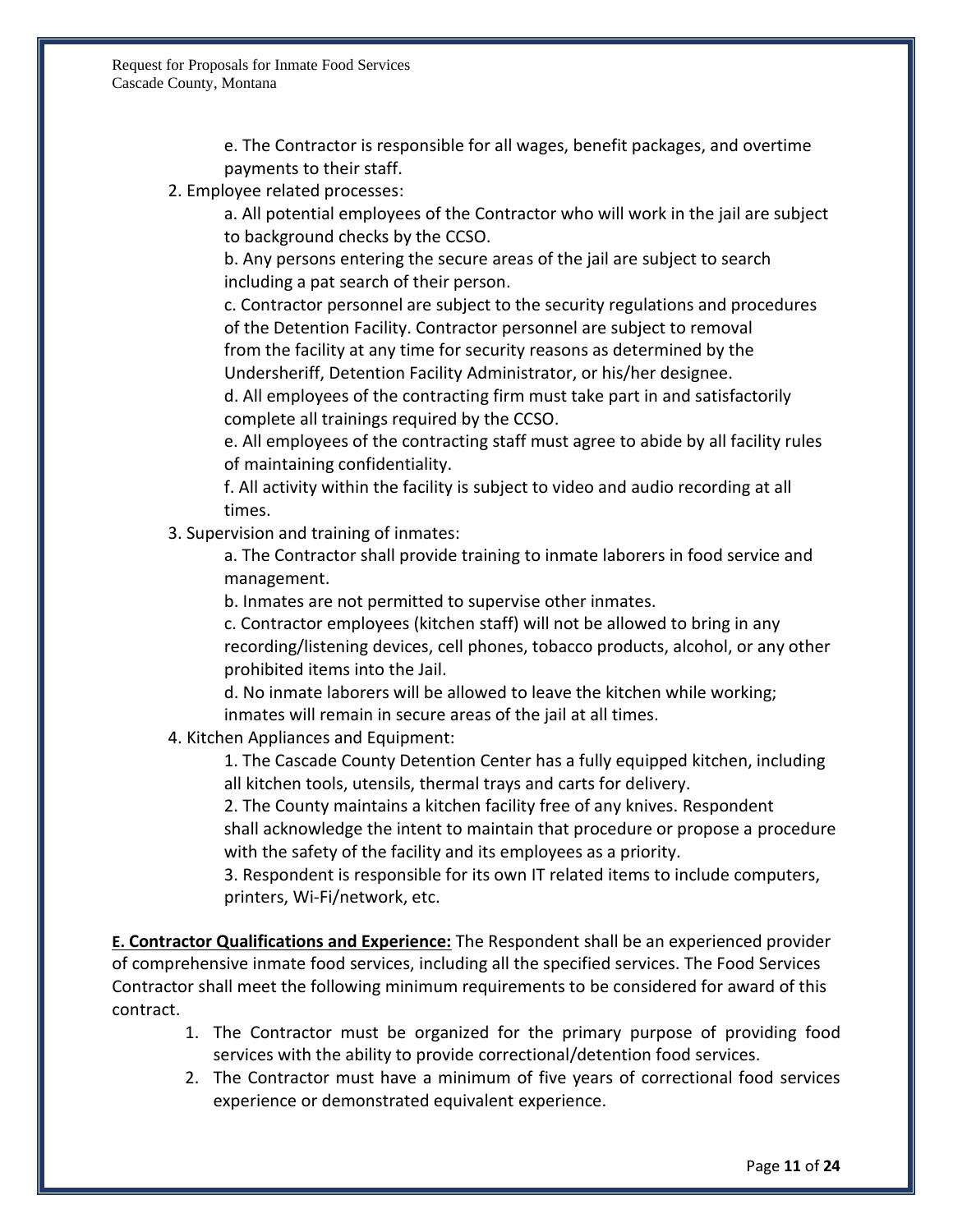- 3. The Contractor should have demonstrated experience managing food service correctional/detention facilities.
- 4. Licensed and Certified: Contractor, both corporate and individuals, must be fully licensed and certified in the State of Montana for the type of work to be performed in the Facility at the time of the Contract Approval and during the entire contract time.
- 5. Drug Free Workplace: The Detention Facility has adopted a Drug Free Workplace Policy. Therefore, it is unlawful to manufacture, distribute, disperse, possess, consume or use any controlled substance in the workplace, to include recreational and/or medical authorized marijuana. The Contractor agrees its employees, agents or subcontractors will follow and honor the Detention Facility Drug Policy.
- 6. The Contractor must maintain an open, collaborative relationship with the administration and staff of the Cascade County Sheriff's Office, and other Cascade County Service Providers.

# **F. Summary of Experience:**

- 1. The proposal must include a description of the Respondent's past performance and effectiveness in similar work as it relates to the requirements to be provided for in this RFP. The respondent shall describe its experience in providing and supporting the delivery of quality food services for the requirements of this RFP.
- 2. The proposal must include a list of three (3) current clients including contact names, mailing address, telephone number and email addresses.
- 3. The proposal must include a list of two (2) former clients including contact names, mailing address, telephone number and email addresses. This list shall indicate whether the Contractor or the Contracting Agency terminated the contract and the reason for the termination.
- 4. The proposal must include a detailed list of any fines or penalties (excluding contractual liquidated damages) the Contractor has had to pay to state, local, or federal agencies, or shareholders.
- 5. The proposal must include a description of all instances in the past five years in which the Contractor has requested additional money beyond what was agreed to in the initial contract. Said description must identify the reason why and include the percent of payment in excess of the contract price. This does not pertain to routine contract renewals or extensions, but rather any instances in which the Contractor requested an adjustment to its original bid after it started operating the contract.

**G. Key Food Services Staff:** The Contractor shall submit a list consisting of the names, title, and qualifications of key food services staff as it applies to the offer. The list may include corporate executive management with responsibilities related to the proposed contract, individuals assigned to organize and implement the inmate food services program, and candidates to assume onsite positions, if available. The Contractor shall provide resumes giving the educational background, professional experience, and special qualifications of personnel providing services in accordance with this RFP.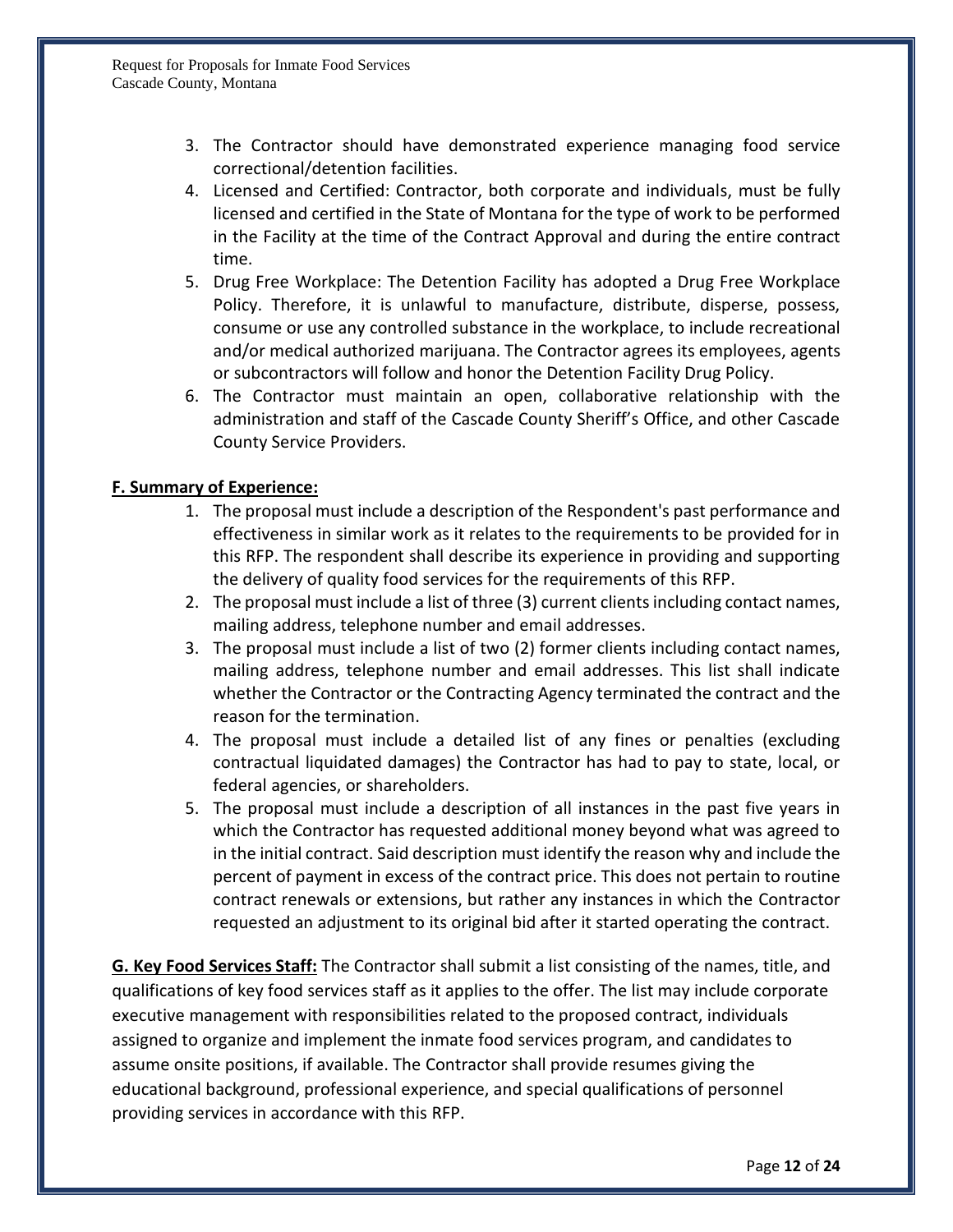**H. Subcontractors: If subcontracting is to be used:** The Contractor shall submit a list of those subcontractor personnel who will be assigned for direct work on the contract and the approximate time each will be devoting to work on the resultant contract. The respondent shall provide resumes giving the background, professional experience, and special qualifications of personnel providing food services in accordance with this RFP.

**I. Price:** The price per meal shall be all-inclusive and include the delivery of all professional food services, purchases, labor, supplies, insurances and licenses necessary for completion of the scope of work as described herein, based on present statutes, law and standards of correctional food services.

Inmate Population: To assist with the determination of a proposed contract price, population statistics and projections are as follows:

# **Average daily population: 400**

**Inmate Meals: \$ \_\_\_\_\_\_\_\_ per meal charge** (Whether it is Breakfast, Lunch or Dinner)

The Contract is for 60 months. Any request for yearly price adjustment shall be submitted within thirty (30) days before the contract anniversary of each year. Any annual increase will be based EXCLUSIVELY on the Consumer Price Index.

**J. KITCHEN EQUIPMENT and FURNISHINGS:** The County owns all the existing kitchen equipment and office furnishings in the Kitchen. In the event additional Equipment or Furnishings are required during the term of the contract, a written list of Equipment and justification of need shall be forwarded to the Undersheriff for consideration and processing. A provision of Kitchen Equipment and Furnishings is that a repair or replacement cost of less than \$500 shall be the responsibility of the Contractor, anything in excess of \$500.00 is the responsibility of the County.

**K. PROPOSAL CONTENT.** All proposals must be concise, clear and convey all the information requested by Cascade County. Emphasis is on completeness and clarity of content.

It is requested the following section headlines are used in response to this RFP:

- **A. Statement of Qualifications**
- **B. Food Services Proposed**
- **C. Implementation Schedule**
- **D. Cost**
- **E. Appendix**

Sections to include: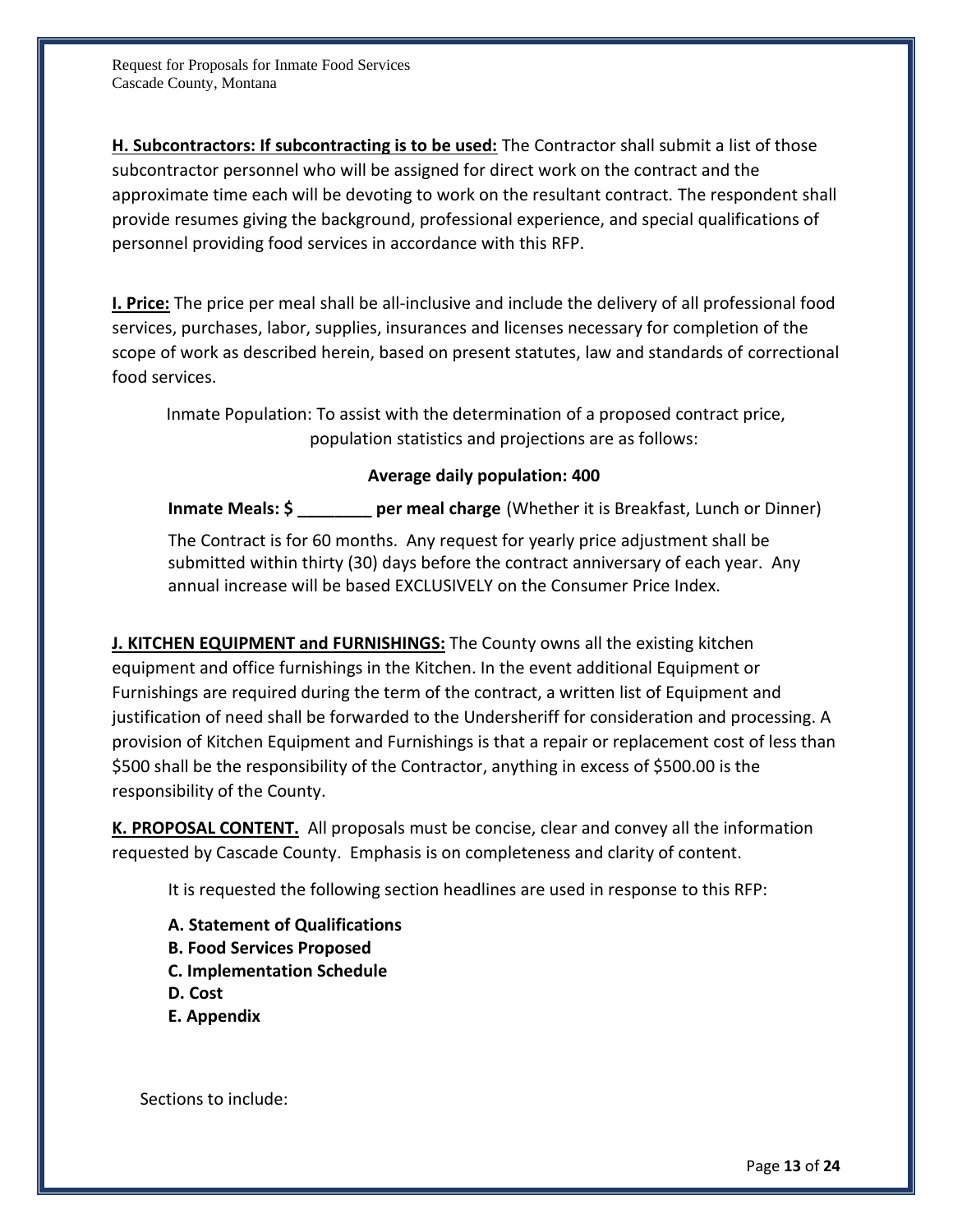# **A. Statement of Qualifications.**

Each Respondent must demonstrate its organization's competence, qualifications, and ability to perform the services requested in this RFP. Requested information shall include:

- 1. The business entity's legal name, address, and telephone number;
- 2. Proof of license to do business in the State of Montana and in good standing with the Montana Secretary of State or provide a commitment that it will become licensed in Montana within thirty (30) calendar days of being awarded the contract;
- 3. The principle(s) of the business entity, their experience and qualifications;
- 4. The key individuals to be assigned to Cascade County. List, for each individual, all relevant experience;
- 5. Description of the business entity's prior experience, including any similar services provided and location;
- 6. Three (3) professional references who have used the Respondent's food services.

Each Respondent must provide a copy of and maintain all necessary licenses, accreditations and certifications in accordance with the Montana laws, rules, regulations and ordinances.

# **B. Food Services Proposed.**

The Respondent shall address how the requirements will be satisfied as requested in the RFP requirements. Any food add-ons, special meal offers, etc. should be noted also.

# **C. Implementation Schedule.**

Respondent must include procedures for meal delivery to inmates and/or staff; written quality and inventory control methods and standards, written procedures for providing safe, sanitary and secure food service management, including supervision and control of inmate labor and internal security of products and any new on-boarding equipment available to inmates; and the training program for the inmatesin the food service delivery and management; what they see are kitchen needs, if awarded the Contract, coming into our Facility.

It is unlikely but possible that the Cascade County Detention Center kitchen could be damaged by fire, flood, riot or some event that would render the kitchen inoperable. Food service must continue unaffected thereby.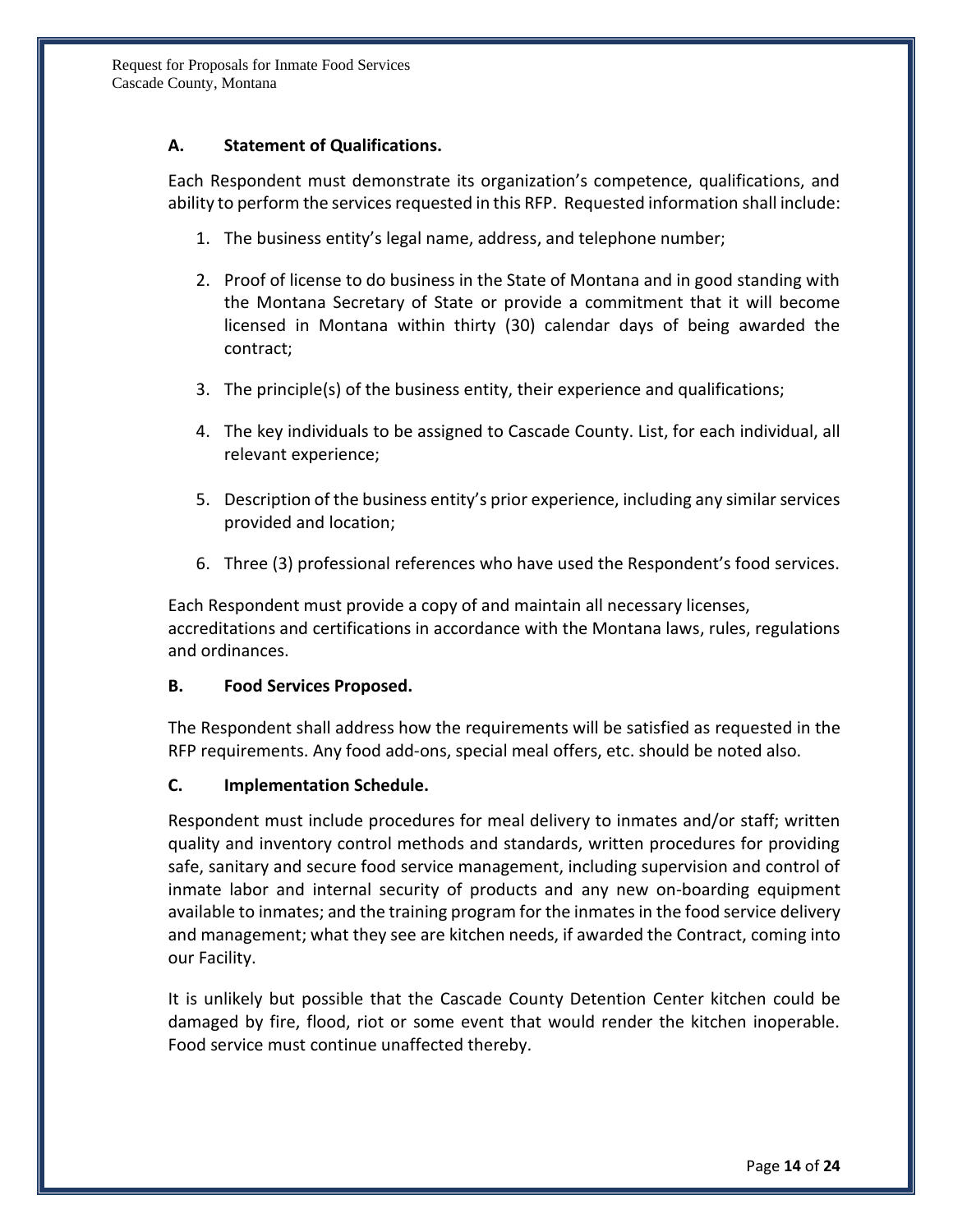Respondent shall submit a contingency emergency plan which provides a detailed description of the Respondents plan for providing alternate food service in case of an emergency such as mentioned herein.

# **D. Cost of Service.**

All proposal responses must include fee schedule information that is all inclusive of food services. If also proposing a multi-year, longer term Contract with a new kitchen build, please articulate the total package breakdown in your proposal. Your proposal may include an all-inclusive food services package with a new kitchen build and an all-inclusive food services program with a no kitchen build.

Respondents who are not interested in the kitchen build should consider a Signing Bonus. Upon contract signing, Contractor would pay the County a one-time signing bonus of Two Hundred Thousand Dollars (\$200,000.00) to be utilized promptly for Cascade County Detention Center's Capital Improvement Fund, specifically for kitchen equipment. If the Agreement were terminated by the County for any reason NOT BASED ON A CONTRACTOR BREACH OF CONTRACT before the end of the contracted term, County would refund to Contractor an amount equal to the signing bonus times a fraction, the numerator of which is the number of months between the date of termination and the end of the contracted term, and the denominator of which is the number of months in the contracted term (i.e. 60). County acknowledges and understands that the signing bonus would be a one-time payment.

# **E. Appendix.**

Respondent must include in the appendix any additional information or materials which may be helpful to explain or evaluate the proposal.

**L. EVALUATION OF PROPOSALS and BASIS FOR AWARD**: Evaluation of proposals shall be conducted by an RFP review committee established by the Cascade County Sheriff's Office. In reviewing and evaluating proposals, Cascade County will use the following evaluation factors listed below in the order of their respective importance:

- 1. Conformance to the requirements of this solicitation;
- 2. Qualifications and experience;
- 3. Overall Food Services proposal;
- 4. Cost to taxpayers;
- 5. References; and
- 6. Past performance.

Each Respondent who submits a proposal may make an oral presentation to Cascade County for an opportunity to clarify the proposal and ensure mutual understanding should the County request clarification. Respondents may NOT change their original proposal submission.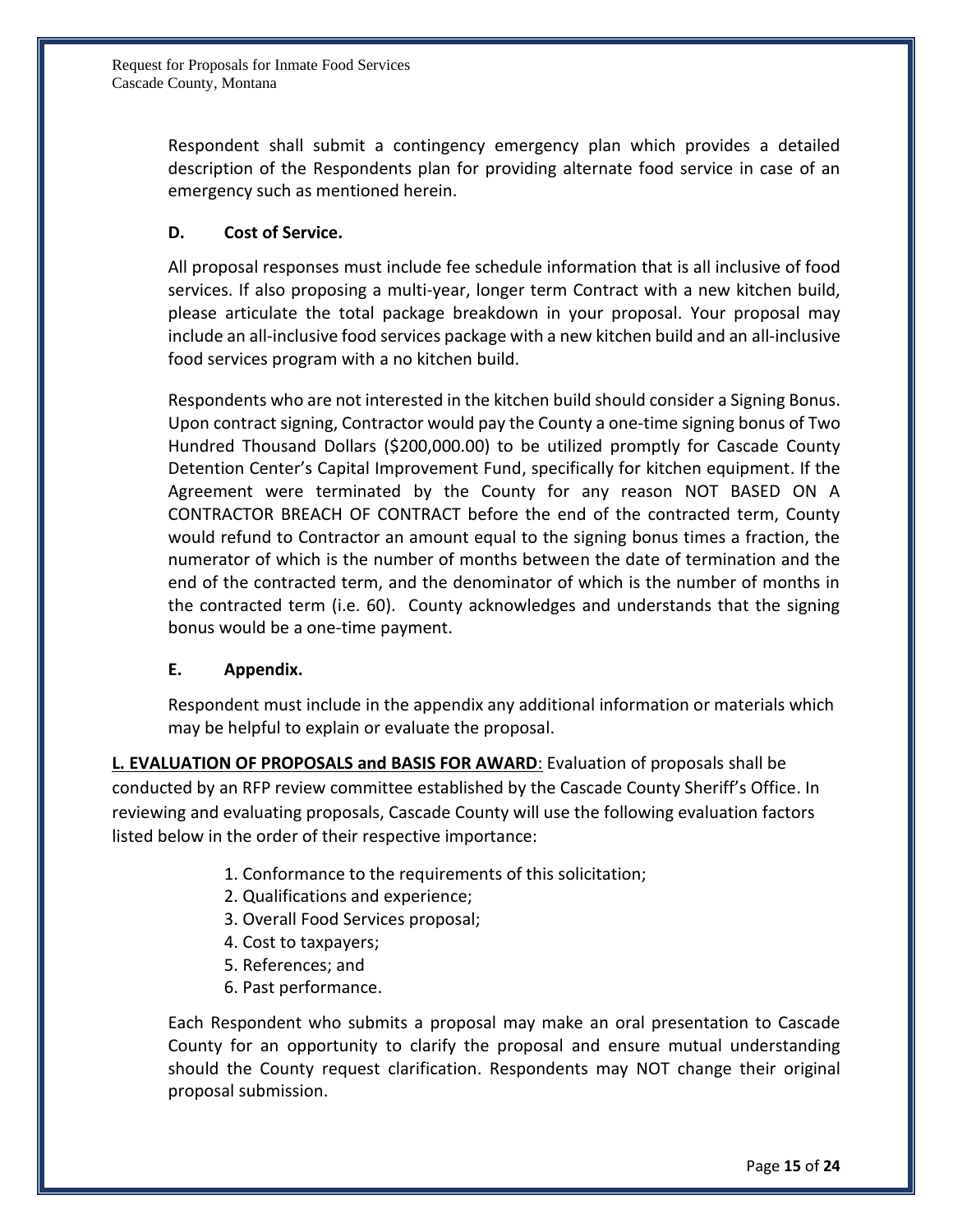A contract award resulting from this RFP shall be given to the Respondent whose proposal is determined to be most suitable to deliver prompt and professional inmate food services and other requested services to inmates and based on the evaluation factors set forth herein. The County reserves the right to accept or reject any and/or all Proposals, to waive irregularities and technicalities, and to request re-submission. Any sole response received by the submission date may or may not be rejected by the County depending on available competition and timely needs of the County. The County reserves the right to select a Food Services Contractor with or without interviews and may decide to select any of the Respondents submitting qualification packages. The County reserves the right to award the contract to a responsible Respondent submitting a responsive Proposal, with a resulting negotiated agreement that is most advantageous and in the best interests of the County. The County shall be the sole judge of the Proposal, and the resulting negotiated agreement that is in its best interest and its decision shall be final. Also, the County reserves the right to make such investigation, as it deems necessary, to determine the ability of any Respondent to perform the work or service requested.

# **M. CONTRACTUAL REQUIREMENTS:**

The successful Respondent, hereafter referred to in this section as "Contractor," shall be required to enter and sign a formal contract with Cascade County subject to the following terms and conditions:

# **A. Length of Contract.**

The RFP shall become part of the contract and the contract will be in effective for the duration of a five (5) year contract period beginning January 1<sup>st</sup>, 2023, at 0001hrs unless mutually agreed upon otherwise.

# **B. Background Checks.**

This contract requires access to multiple areas within the Cascade County Detention Center and access to confidential County information. As such, the successful Contractor and associate personnel must pass a background check prior to the start of work and prior to access to the facility is allowed. The background checks will be completed by Cascade County and may include, but is not limited to, a reference check, criminal history check and active warrant check.

Further, Cascade County reserves the right to deny access to any employee on County property who is identified as a potential threat to the health, safety, security, and operational mission of the County and its public. Should access be denied, the successful respondent shall remove the employee immediately and replace the employee with a suitable substitute, as approved by the County, at no additional cost.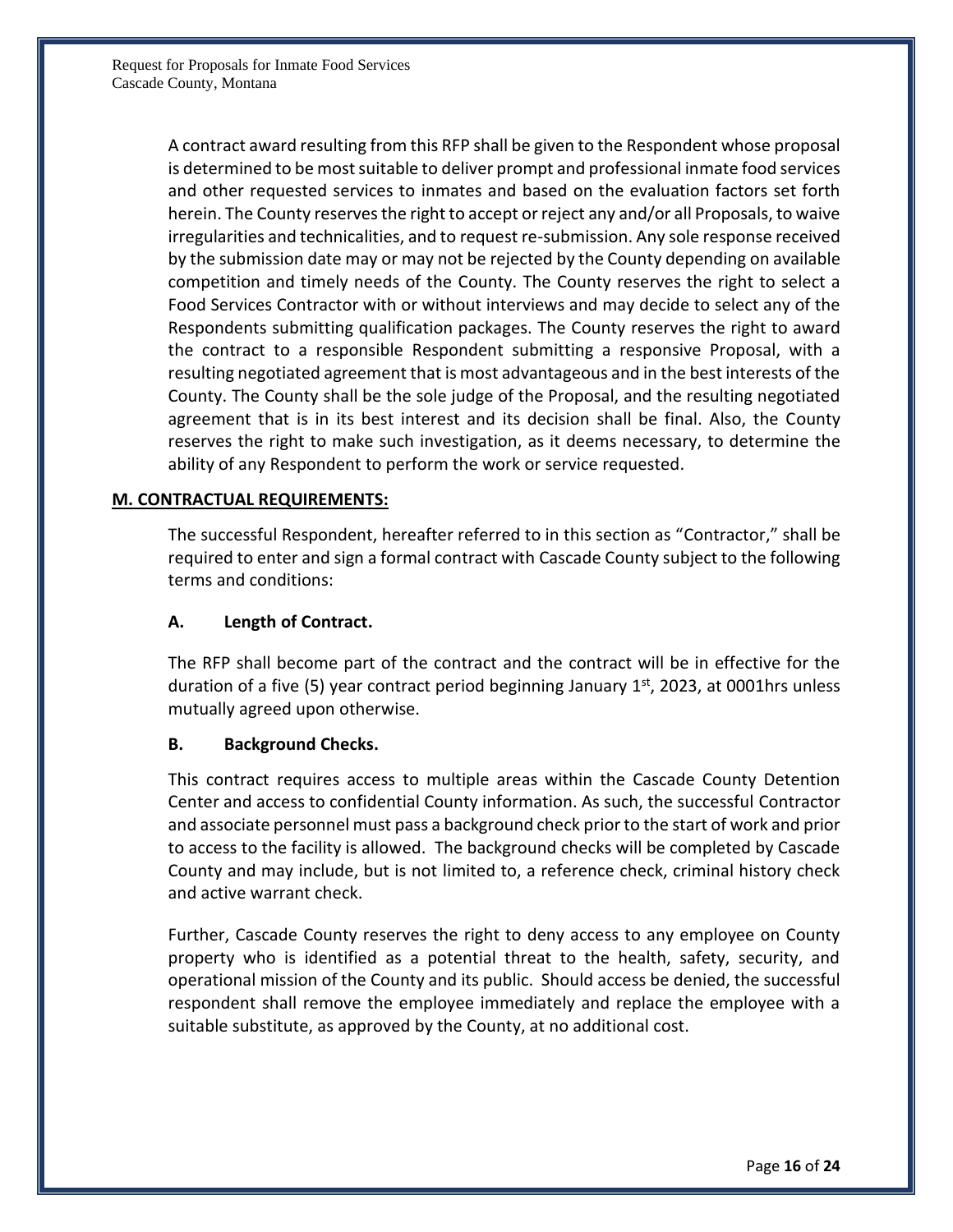# **C. Location/Network.**

Contractor shall be required to install its own computer equipment and all respective accessories and software at the Cascade County Detention Center and maintain its own secure network/Wi-Fi.

# **D. Minimum Contract Terms.**

Upon award of this contract, entry into a contract is expressly conditioned upon the Contractor obtaining certificates of insurance indicating that the insurance requirements below listed are in force and shall name Cascade County as an additional insured on the policy.

# 1. **Indemnity and Hold Harmless Agreement:**

To the fullest extent allowed by law, the Contractor shall indemnify, defend and hold the County, the Cascade County Sheriff's Office, Commissioners, Officers, and their affiliates, employees, agents, and representatives (collectively "County") harmless from and against any and all claims, demands, liabilities, damages, losses, judgments, costs, and expenses including, without limitations, attorneys' fees, and costs for any and all personal injury (including death) and property damage of any kind or nature whatsoever, incurred by, asserted against, or imposed upon County, as a result of or in any manner related to provision of services pursuant to this Contract, or any act or omission, by Contractor or its affiliates, employees, agents, subcontractors or representatives. Contractor shall provide the COUNTY with proof of the insurance coverage required herein, including without limitation, general liability coverage. This indemnification shall survive the expiration or termination of this Contract.

# 2. **Instructions:**

The Contractor shall not commence work or service under this contract until the Contractor has obtained all insurance required under this section and such insurance has been approved by the Sheriff's Office or representative, nor shall the Contractor allow any subcontractor to commence work on a subcontract until all similar insurance required of the subcontractor has been so obtained and approved. Certificates of insurance shall have the County, the Cascade County Sheriff's Office and the Detention Facility named as "Additional Named Insureds" for the proposed work.

# 3. **Workers' Compensation Insurance and Employer's Liability Insurance:**

In accordance with MCA §§ 39-71-401 and 39-71-405, Contractor agrees to provide workers' compensation insurance for its employees while performing work under this Agreement. Contractor shall provide proof of compliance in the form of workers' compensation insurance or documentation of corporate officer status and maintain such insurance or corporate officer status for the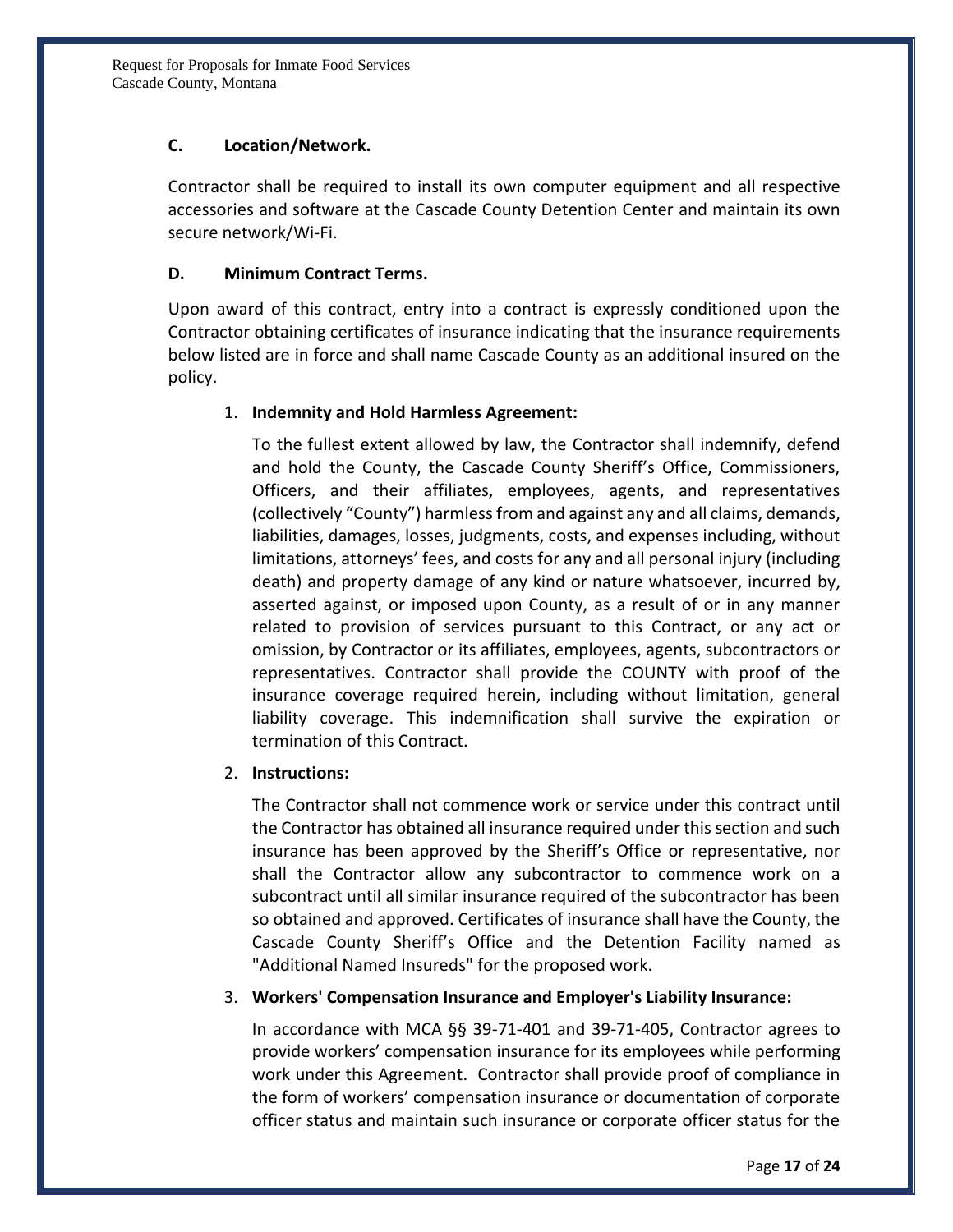duration of the contract. The Contractor shall take out and maintain during the life of this contract the applicable statutory Workers' Compensation Insurance with an insurance company authorized to write such insurance in Cascade County and in all counties covering all the Contractor's employees, and in the case of any work sublet, the Contractor shall require the Contractor's subcontractors similarly to provide statutory Workers Compensation Insurance for the subcontractor's employees.

All insurance policies required must be from an insurance carrier licensed to do business in the State of Montana. Contractor agrees to furnish proof of required insurance to Cascade County prior to commencing work under this Agreement.

#### 4. **Commercial General Liability and Automobile Insurance:**

The Contractor shall maintain during the life of this contract such Commercial General Liability and Automobile Insurance as shall protect the Contractor against claims for damages resulting from bodily injury, including wrongful death, and property damage, which may arise from operations under this contract whether such operations be by the Contractor or by any subcontractor, including inmate laborers. Cascade County and the Cascade County Sheriff's Office/Detention Center must be listed as an additional insured on the general liability insurance certificate for this Agreement unless otherwise specified by Cascade County. The minimum acceptable limits of liability to be provided by such General Liability Insurance shall be as follows:

- **i.** Each Occurrence: \$1,000,000
- **ii.** General Aggregate: \$4,000,000

#### 5. **Certificate of Insurance:**

The Contractor shall furnish the Cascade County Commission with a copy of the certificate(s) of insurance evidencing policies required in Number's 3 and 4 listed above. The Contractor shall give the Cascade County Commission at least thirty (30) days written notice in the event of cancellation of, or material change in, any of the insurance policies. If coverage on said certificate(s) is shown to expire prior to completion of all terms of this contract, the Contractor shall furnish a certificate of insurance evidencing renewal of such coverage to the Cascade County Commission. The certificates of insurance shall clearly show the contract number.

#### 6. **Subcontractor's Insurance:**

The Contractor shall require each subcontractor to obtain and maintain during the life of the subcontract the same insurance coverage required under 3 and 4 above, including the extensions of coverage required under those paragraphs. The Cascade County Commission depending on the particular service being performed by the subcontractor may grant exceptions. Each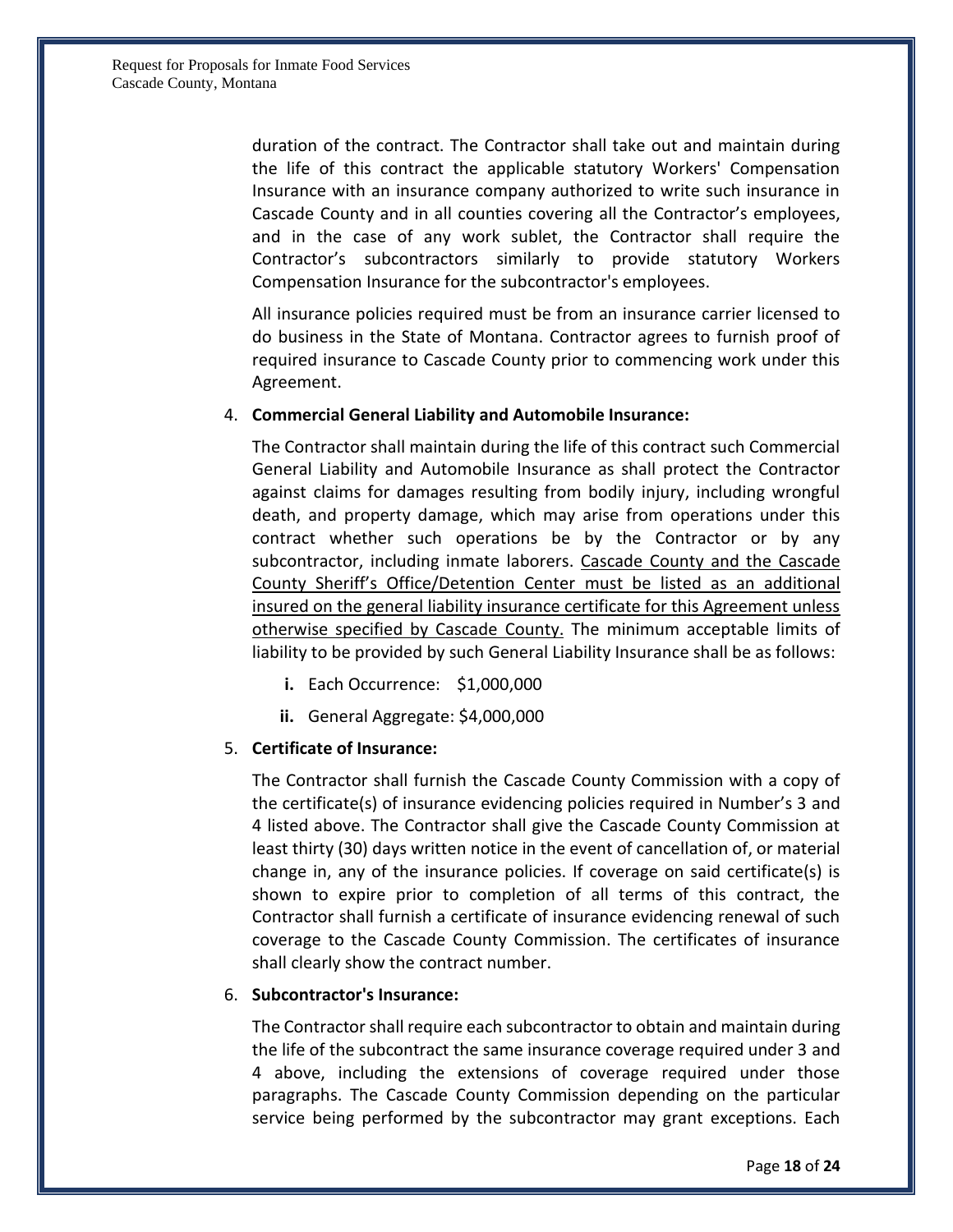subcontractor shall furnish to the Contractor two (2) copies of a certificate of insurance, and such certificate shall contain the same information required in Paragraph 5 above. The Contractor shall furnish one copy of the certificate to the Cascade County Commission.

**N. OTHER TERMS and CONDITIONS:** The Contractor shall confirm its acceptance of the following general terms and conditions:

# 1. **Contract Period:**

The Contractor shall furnish labor, materials, and supplies necessary to provide complete food services to inmates, as per the accepted proposal and subject to the execution of a contract with terms and conditions deemed necessary by the County. It is the intent of the Cascade County Commission to award this contract for a five-year (60 month) fiscal period. However, the Cascade County Commission may, at their option and in agreement with the Successful Bidder, renew the contract for up to three (3) additional years, in twelve (12) month increments. The Cascade County Commission shall, in writing, notify the Contractor one hundred and twenty (120) days prior to expiration of the contract with its intent to extend the contract, if mutually agreed to by both parties. The Contractor shall document their meal price schedule for the duration of the proposed contract showing any percentage increases each year of the contract beyond year five.

This Contract shall be effective and commence on January 1<sup>st</sup>, 2023.

# 2. **Termination of Contract:**

The County shall have the authority to submit a written recommendation to terminate the contract for default to include unreasonable nonperformance. This recommendation shall be supported through specific documented instances. The Contractor shall be provided with an opportunity to cure the conditions within a specified and reasonable time period if cured, no termination shall occur.

Either party shall have the option to terminate the contract without cause based upon 120 days written notice.

# 3. **Compliance with Laws and Non-Discrimination:**

The Contractor agrees all hiring must be on the basis of merit and qualifications, and not discriminate against any person who performs work thereunder because of race, color, religion, creed, political ideas, sex, age, marital status, physical or mental disability, or national origin. Further, the Contractor agrees to comply with all federal, state, and local laws, rules and regulations, including but not limited to, the Americans with Disabilities Act.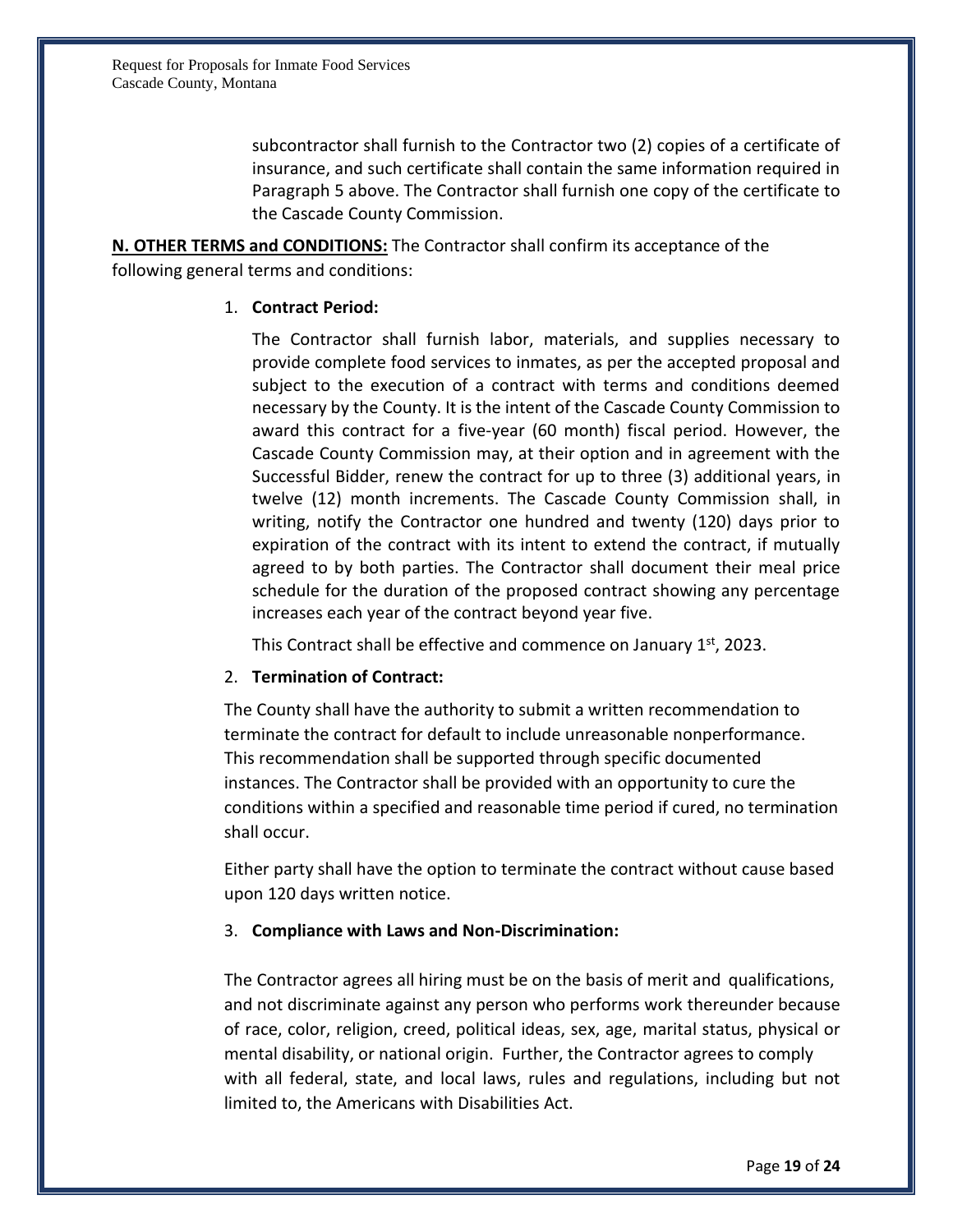#### 4. **Wage & Labor:**

Pursuant to MCA § 18-2-401(11)(a), a "public works contract" is defined as "a contract for construction services let by the state, county, municipality, school district, or political subdivision or for non-construction services let by the state, county, municipality, or political subdivision in which the total cost of the contract is in excess of \$25,000." Contractor shall be required to determine if the scope of work and services provided herein constitute a public works contract, necessitating Montana resident preferences and prevailing wage rates which would apply to this work and Contract. Contractor and any and all subcontractors at any level or tier of work shall give preference to the employment of bone fide Montana residents in the performance of the work and shall pay the standard prevailing rate of wages, including fringe benefits for health and welfare and pension contributions and travel allowance provision in effect and applicable to the County or locality in which the work is being performed (MCA § 18-2-403). At least 50% of the workers, as defined by the Department of Labor and Industry (DOLI), must be bona fide Montana residents (MCA §§ 18-2-401, 18-2-402). The Commissioner of the DOLI has established the standard prevailing rate of wages in accordance with MCA §§ 18-2-401 and 18-2-402. A copy of the rates entitled "State of Montana, Prevailing Wage Rates" are available online at Montana DOLI website at montana.gov. The Commissioner of the Montana DOLI has established the resident requirement in accordance with MCA § 18-2-409. The Contractor and any and all subcontractors at any level or tier of the work shall direct any and all questions concerning prevailing wage and Montana resident issues for all aspects of the work to DOLI. The Contractor and any and all subcontractors at any tier or level of the work, and as determined by the Montana DOLI, shall classify all workers in accordance with the State of Montana, Prevailing Wage Rates. In the even the Contractor is unable to classify a worker in accordance with these rates, it shall contact DOLI for a determination of the classification and the prevailing wage rate to be paid. **It is not the responsibility of Cascade County to determine who classifies as a subcontractor or any other persons involved in any aspect of the work at any tier or level.** All such determinations shall be the sole responsibility of the Contractor, subcontractor, or any other persons involved in the project at any tier or level. The Contractor is further required to maintain payroll records in a manner readily capable of being certified for submission under MCA § 18-2-423, for not less than three (3) years after the Contractor's completion of work on the project. The Contractor is also required to post a statement of all wages and fringe benefits in a visible and accessible location in compliance with MCA § 18- 2-423.

#### **5. Choice of Law**.

The Contractor and Cascade County agree that jurisdiction and proper venue exist in the Eighth Judicial District, Cascade County, Montana located in Great Falls,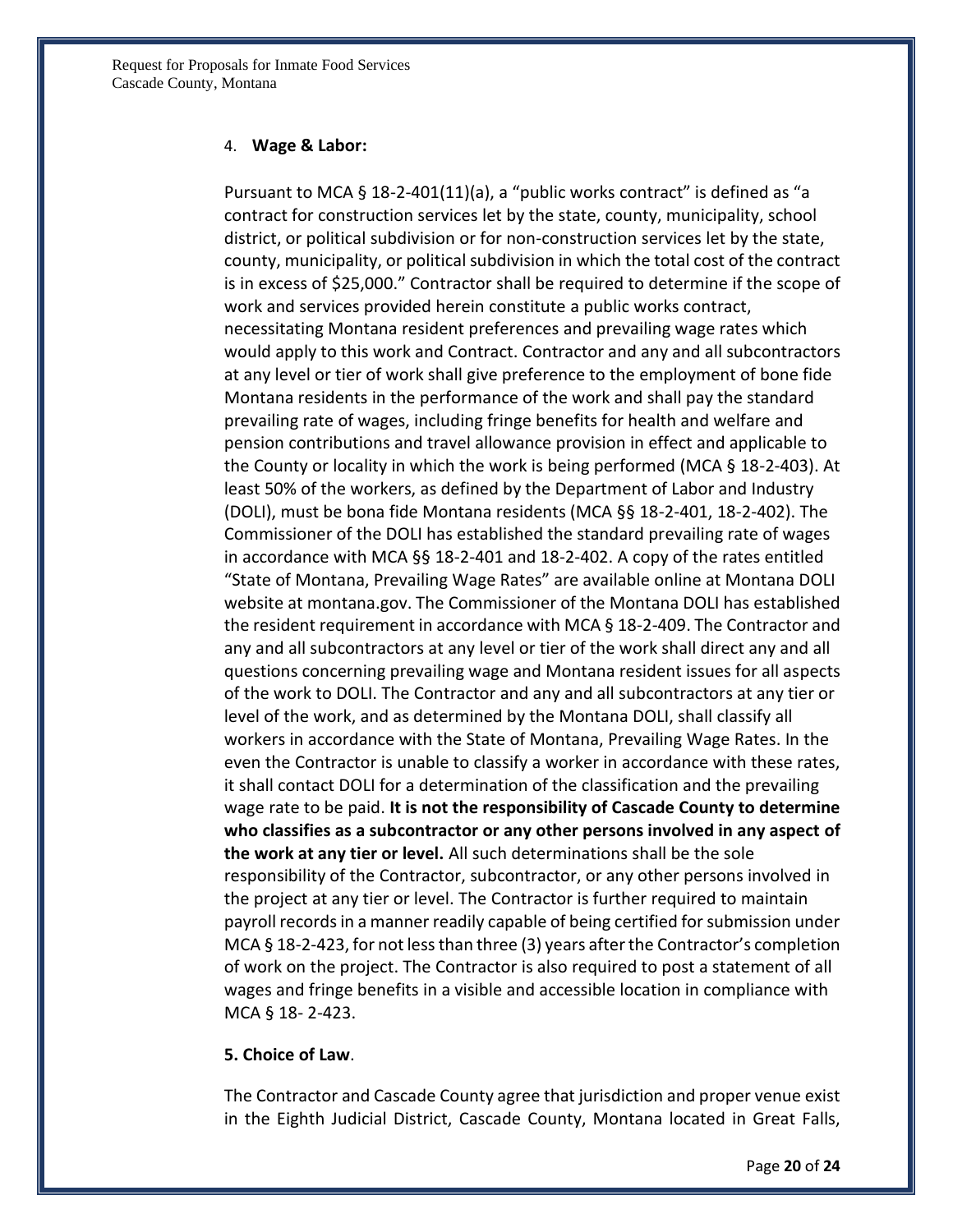Montana. This Agreement will be construed under and governed by the laws of the State of Montana. The parties shall bear their own costs and attorney fees in the event of any dispute regarding the terms and conditions of any relationship or contract.

# **6. Taxes**.

In the event the Internal Revenue Services ("IRS") should determine the Contractor is, according to IRS guidelines, an employee subject to withholding and social security contributions, Contractor shall acknowledge that all payments to Contractor are gross payments and Contractor is responsible for all income taxes and social security payments received prior to such IRS determination.

#### **7. Records**.

Contractor shall maintain sufficient records incidental to the performance of this Agreement to enable Cascade County to document the performance of the Agreement. Contractor shall allow access to those records by the Cascade County Sheriff's Office, the County Attorney's Office, and the County Auditor, any independent auditor employed by Cascade County and to representatives of the state or federal government. Records shall be retained for at least seven (7) years after expiration or termination of the Agreement.

# **8. Public Access to Information**.

Contractor acknowledges that the County is a local government unit and its records are public and subject to disclosure under Montana law. Certain information may be protected from disclosure. Protected information includes information concerning an individual privacy interest, legitimate trade secrets and other constitutionally protected proprietary information and certain information relating to individual or public safety.

# **9. Sovereign Immunity**.

Cascade County, and any of its respective divisions of local government, acting through the Cascade County Board of Commissioners does not waive governmental immunity by entering into this Agreement and specifically retains immunity and all defenses available to them as a local governmental entity under MCA § 2-9-111 and all other state laws.

#### **10. Severability**.

If any part of this Agreement is hereafter held to be void, illegal, or unenforceable, the validity of the remaining portions or provisions will remain in effect.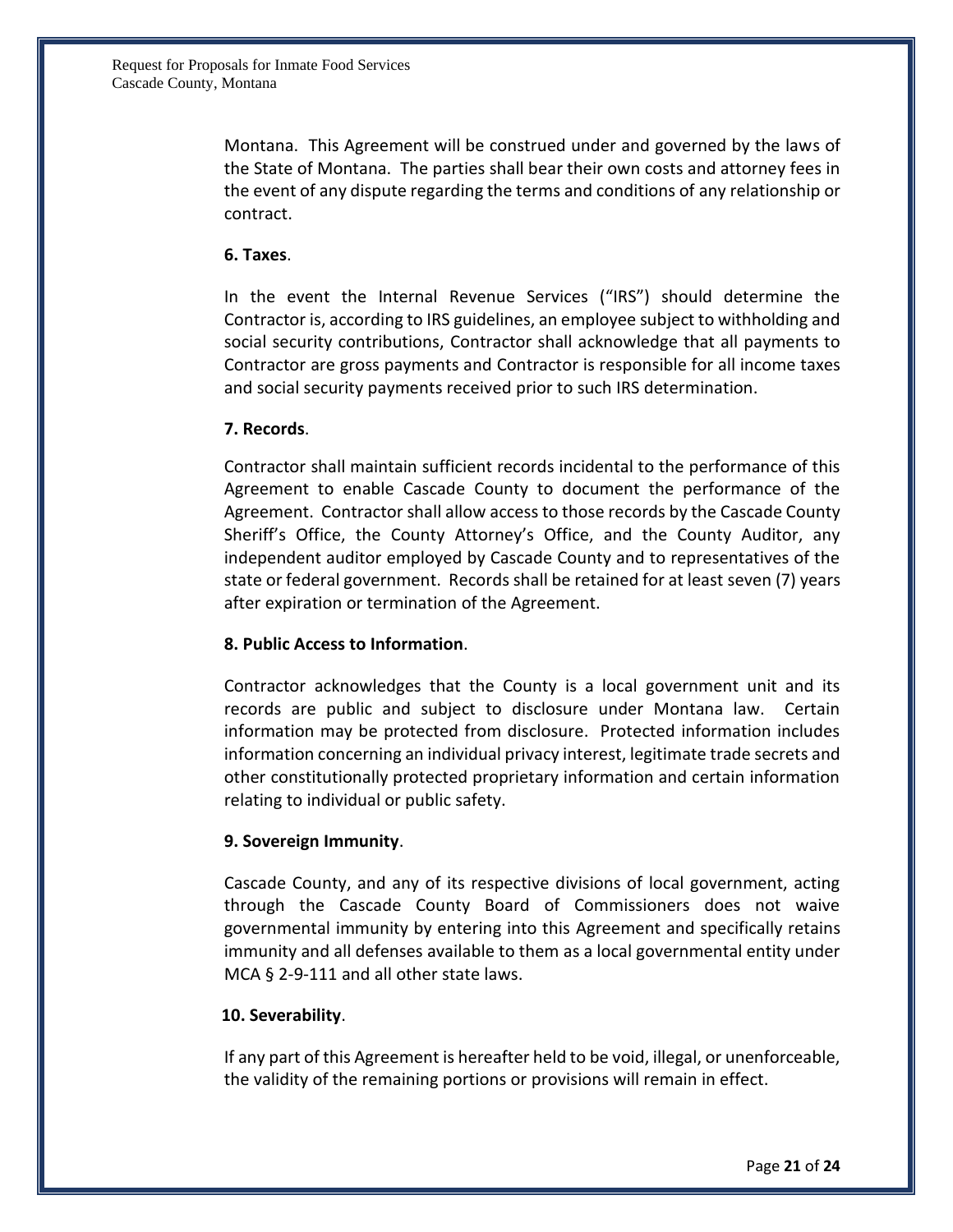# **O. SCHEDULE:**

The following outlines the proposed timing of responses; however, Cascade County reserves the right to modify the dates as necessary. Any changes will be issued in addendums to this RFP.

- March 11, 2022: RFP released on the Cascade County website.
- April 4, 2022, 9:00 a.m. MDT: Non-mandatory pre-bid question/answer conference and Detention Center/Kitchen tour at the Cascade County Sheriff's Office, 3800 Ulm North Frontage Road, Great Falls, MT 59404. (email *creeves@cascadecountymt.gov* if participating)
- April 15, 2022 by 2:00 p.m.: Last day to submit written questions. (email to [creeves@cascadecountymt.gov\)](mailto:creeves@cascadecountymt.gov). Responses to all written questions will be posted online on the Cascade County website as an Addendum to the RFP, which all Respondents shall acknowledge receipt of as part of their proposal submission.
- June 3, 2022 by 1:00 p.m. MDT: Deadline for submission of six (6) hard copies of proposal. Bids will be publicly opened on Friday, the 3rd day of June 2022, at the time of 1:00 p.m. (local time) at the Cascade County Sheriff's Office, Administration Conference Room, 3800 Ulm North Frontage Road, Great Falls, Montana, 59404.
- Week of June 6, 2022: Follow-up Questions with selected Respondents, if necessary.
- Week of June 27, 2022: Anticipated approval and award of contract by the Board of County Commissioners.

#### **RESPONDENT'S INSTRUCTIONS.**

A. Respondents should direct all questions to:

**Undersheriff Cory Reeves Cascade County Sheriff's Office 3800 Ulm North Frontage Road Great Falls, MT 59404 (406) 454-6820 Email: [creeves@cascadecountymt.gov](mailto:creeves@cascadecountymt.gov)**

B. Respondents are only to direct questions in writing to the contact list above. No contact is to be had with the Board of Commissioners.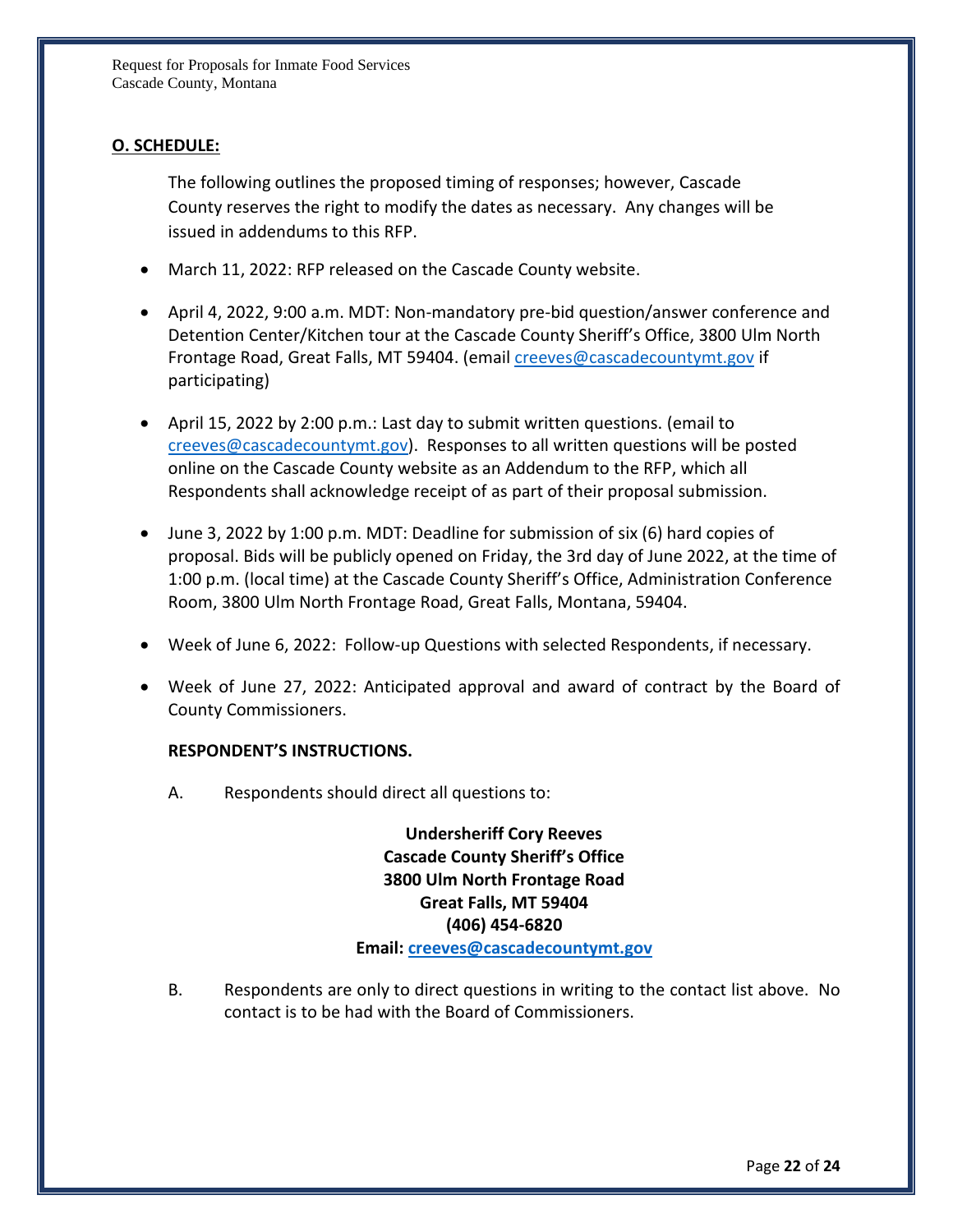C. June 3, 2022 by 1:00 p.m. MDT, proposals must be received in a sealed envelope marked on the outside with "RFP Inmate Food Services," and addressed to:

# **Undersheriff Cory Reeves Cascade County Sheriff's Office 3800 Ulm North Frontage Road Great Falls, MT 59404**

#### **DISCLAIMERS:**

- 1. Cascade County reserves the right to reject all proposals, to negotiate individually with the proposers, and to select a respondent based upon the best interests of Cascade County, which best interests may be based exclusively upon pricing.
- 2. Cascade County reserves the right to withdraw the RFP at any time at its sole discretion. Further, Cascade County reserves the right to amend the RFP to correct errors or oversights, or to supply additional information as shall become available, at any time prior to the opening of responsive submissions.
- 3. Cascade County reserves the right to eliminate any mandatory, non-material specification or requirements that cannot be met by any of the prospective respondents.
- 4. Cascade County reserves the right to request and require clarification at any time during the procurement process and/or require correction of mathematical or other apparent errors and/or to determine a respondent's compliance with the requirements of the RFP.
- 5. This RFP does not commit Cascade County to the award of a contract, nor to pay any cost incurred in the preparation, submission or presentation of proposals in anticipation of a contract. Cascade County reserves the right to reject all proposals, portions of proposals or subconsultants/team members, to further modify the scope of work and/or negotiate further with respect to the proposal or to select the firm which in Cascade County's sole judgment provides the best overall proposal with respect to qualifications, experience, financial proposal and staffing abilities.
- 6. Nothing in this RFP shall constitute or be construed to create a partnership or joint venture between Cascade County, its officers, employees, agents, representatives, successors, or assignees and the Respondent, its officers, employees, agents, representatives, successors, or assignees. Neither Respondent nor Respondent's employees shall be deemed to be employees of Cascade County.